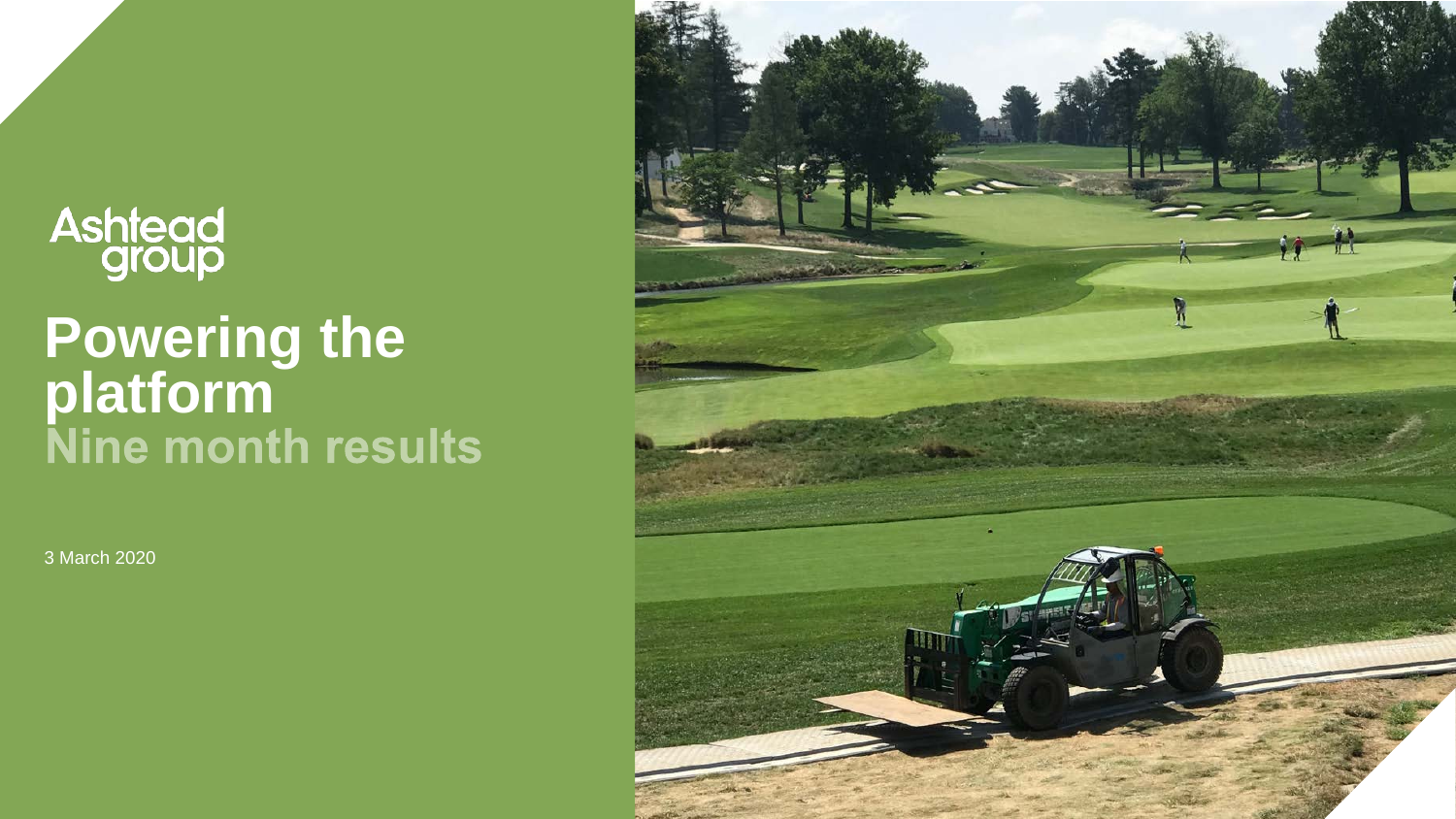

This presentation has been prepared to inform investors and prospective investors in the secondary markets about the Group and does not constitute an offer of securities or otherwise constitute an invitation or inducement to any person to underwrite, subscribe for or otherwise acquire securities in Ashtead Group plc or any of its subsidiary companies.

The presentation contains forward looking statements which are necessarily subject to risks and uncertainties because they relate to future events. Our business and operations are subject to a variety of risks and uncertainties, many of which are beyond our control and, consequently, actual results may differ materially from those projected by any forward looking statements.

Some of the factors which may adversely impact some of these forward looking statements are discussed in the Principal Risks and Uncertainties section on pages 32-35 of the Group's Annual Report and Accounts for the year ended 30 April 2019 and in the unaudited results for the third quarter ended 31 January 2020 under "Current trading and outlook" and "Principal risks and uncertainties". Both these reports may be viewed on the Group's website at www.ashtead-group.com

This presentation contains supplemental non-GAAP financial and operating information which the Group believes provides valuable insight into the performance of the business. Whilst this information is considered as important, it should be viewed as supplemental to the Group's financial results prepared in accordance with International Financial Reporting Standards and not as a substitute for them.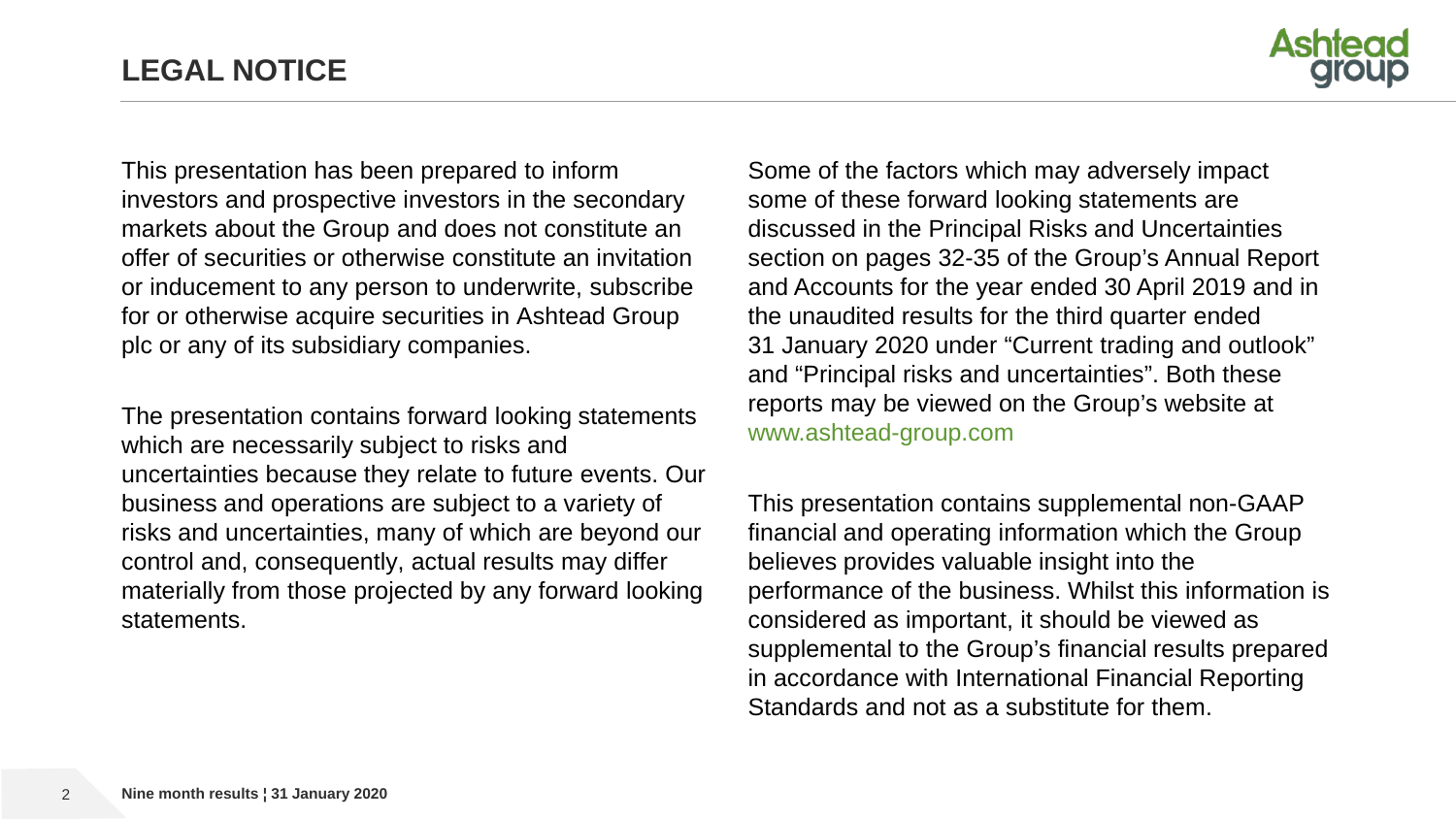

- **Another quarter of industry leading revenue growth**
- **North American markets remain strong although construction markets are moderating**
- Good progress in our market development through greenfields and key bolt-on acquisitions
- Invested £1.3bn in capital expenditure and £407m on bolt-ons
- Record free cash flow of £363m
- Completed £376m in share buybacks
- Leverage maintained within our 1.5 to 2.0 times net debt to EBITDA range (excluding the impact of IFRS 16)
- Outlook remains positive and we continue to look to the medium term with confidence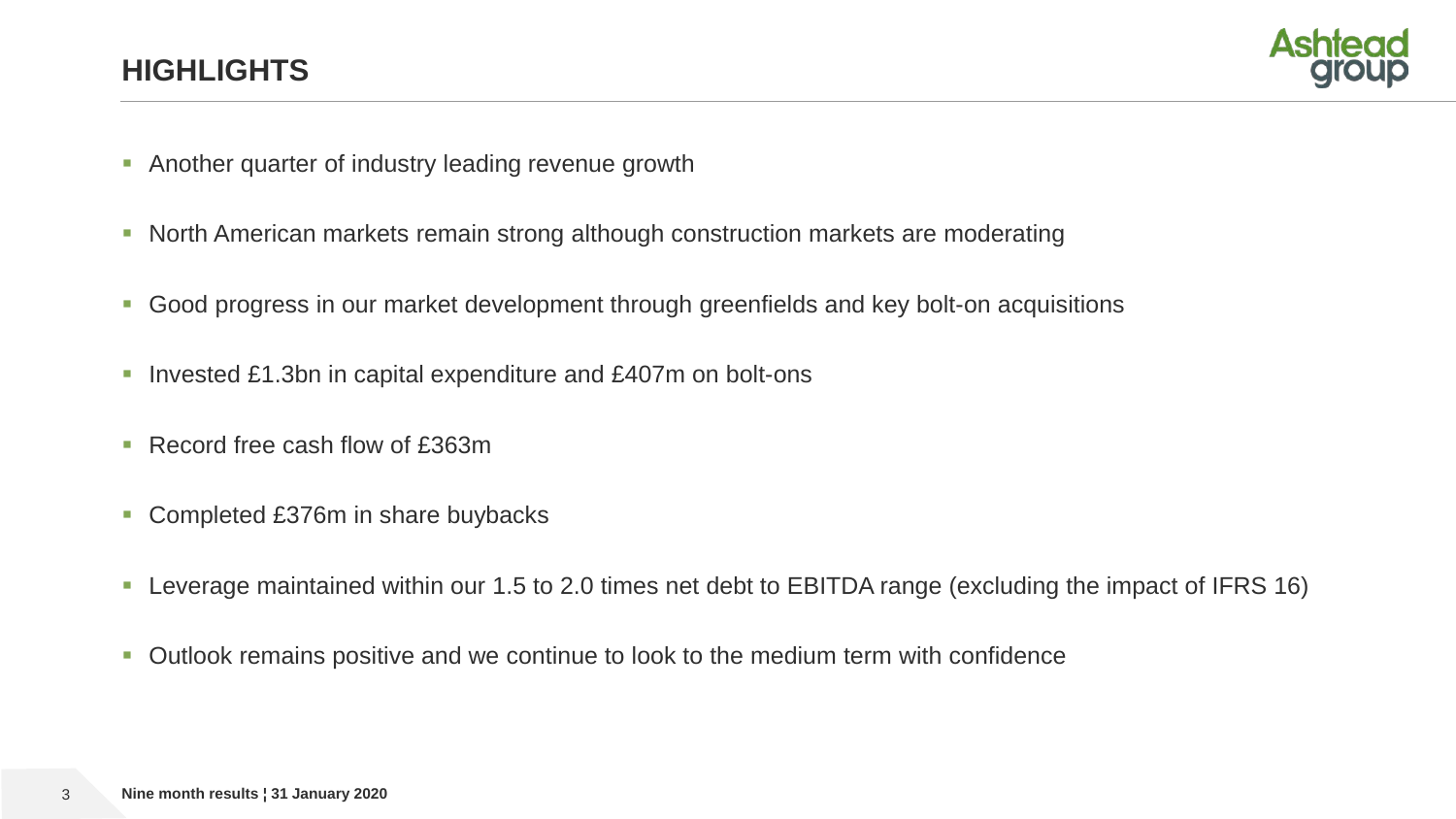## **Michael Pratt** review

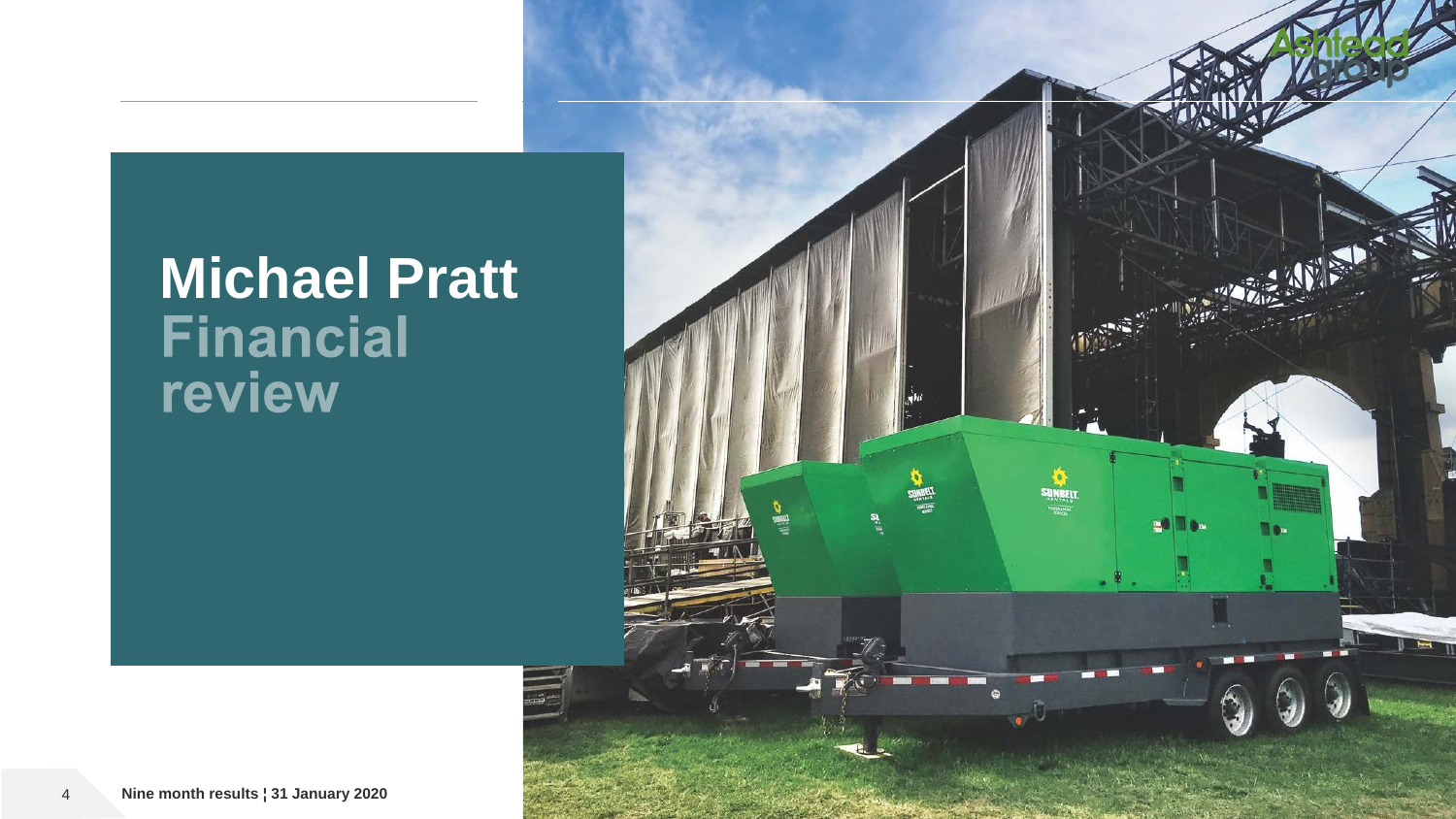

|                                                       |             |                       | 2020        |         |                     |
|-------------------------------------------------------|-------------|-----------------------|-------------|---------|---------------------|
| $(\text{Em})$                                         | As reported | <b>IFRS 16 impact</b> | Pre IFRS 16 | 2019    | Change <sup>1</sup> |
| <b>Revenue</b>                                        | 3,928       |                       | 3,928       | 3,394   | 13%                 |
| - of which rental                                     | 3,568       | $\blacksquare$        | 3,568       | 3,124   | 12%                 |
| <b>Operating costs</b>                                | (2,017)     | (77)                  | (2,094)     | (1,778) | 15%                 |
| <b>EBITDA</b>                                         | 1,911       | (77)                  | 1,834       | 1,616   | 11%                 |
| Depreciation                                          | (797)       | 66                    | (731)       | (617)   | 16%                 |
| <b>Operating profit</b>                               | 1,114       | (11)                  | 1,103       | 999     | 8%                  |
| Net interest                                          | (167)       | 33                    | (134)       | (111)   | 18%                 |
| Profit before amortisation, exceptional items and tax | 947         | 22                    | 969         | 888     | 6%                  |
| <b>Earnings per share</b>                             | 154.3p      | 3.0 <sub>p</sub>      | 157.3p      | 138.9p  | 11%                 |
| <b>Margins</b>                                        |             |                       |             |         |                     |
| - EBITDA                                              | 49%         |                       | 47%         | 48%     |                     |
| - Operating profit                                    | 28%         |                       | 28%         | 29%     |                     |

The results in the table above are the Group's underlying results and are stated before exceptional items and intangible amortisation

<sup>1</sup> At constant exchange rates and excluding the impact of IFRS 16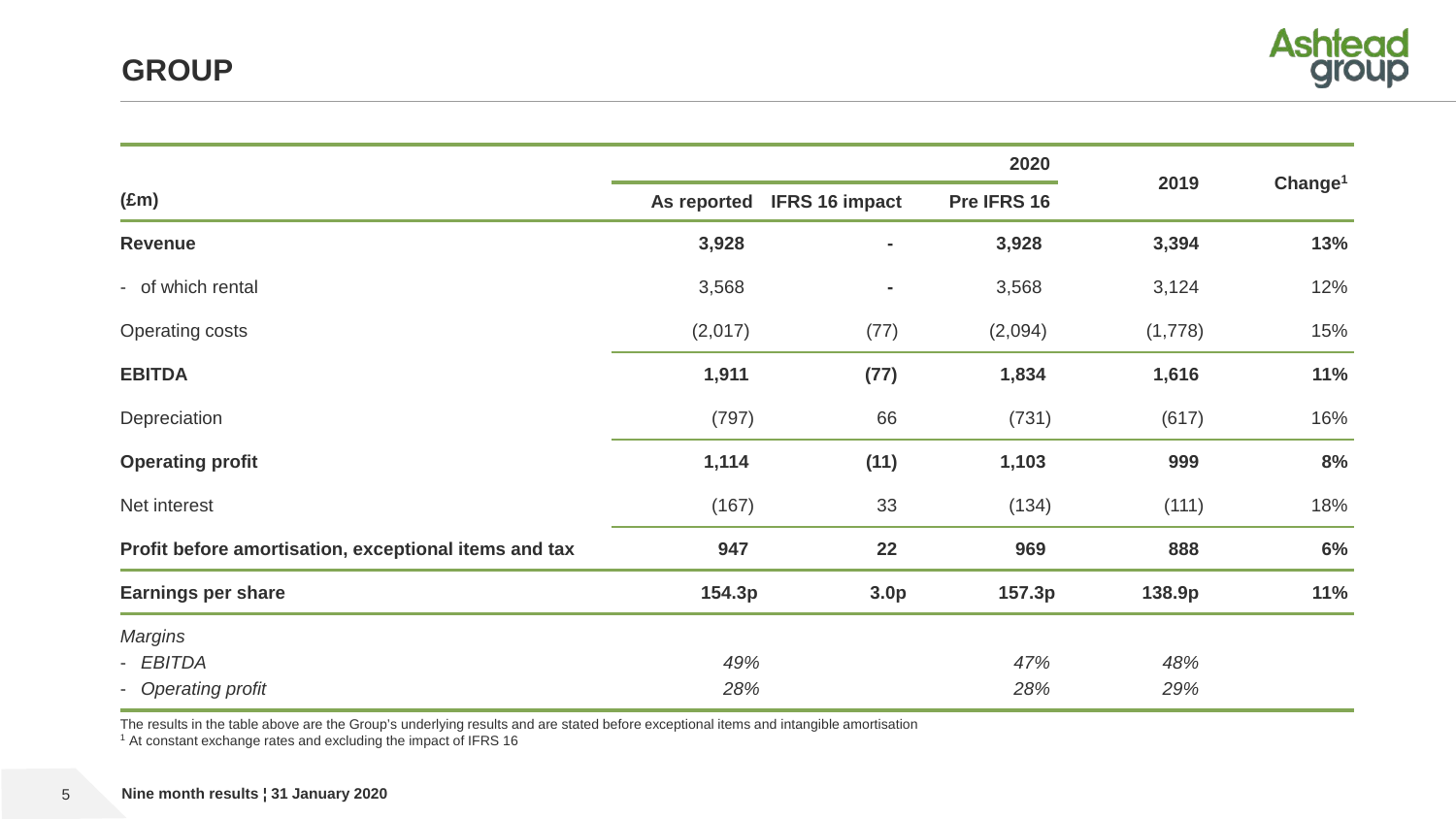|                                                  |             | <b>Nine months</b> |            |                     |  |  |  |
|--------------------------------------------------|-------------|--------------------|------------|---------------------|--|--|--|
|                                                  | 2020        |                    |            |                     |  |  |  |
| \$m\$                                            | As reported | Pre IFRS 16        | 2019       | Change <sup>1</sup> |  |  |  |
| <b>Revenue</b>                                   | 4,280       | 4,280              | 3,759      | 14%                 |  |  |  |
| - of which rental                                | 3,920       | 3,920              | 3,493      | 12%                 |  |  |  |
| Operating costs                                  | (2,091)     | (2, 172)           | (1,883)    | 15%                 |  |  |  |
| <b>EBITDA</b>                                    | 2,189       | 2,108              | 1,876      | 12%                 |  |  |  |
| Depreciation                                     | (850)       | (781)              | (666)      | 17%                 |  |  |  |
| <b>Operating profit</b>                          | 1,339       | 1,327              | 1,210      | 10%                 |  |  |  |
| <b>Margins</b><br>- EBITDA<br>- Operating profit | 51%<br>31%  | 49%<br>31%         | 50%<br>32% |                     |  |  |  |
| Return on investment                             | 21%         | 23%                | 24%        |                     |  |  |  |

The results in the table above are Sunbelt US's underlying results and are stated before exceptional items and intangible amortisation<br><sup>1</sup> Excluding the impact of IFRS 16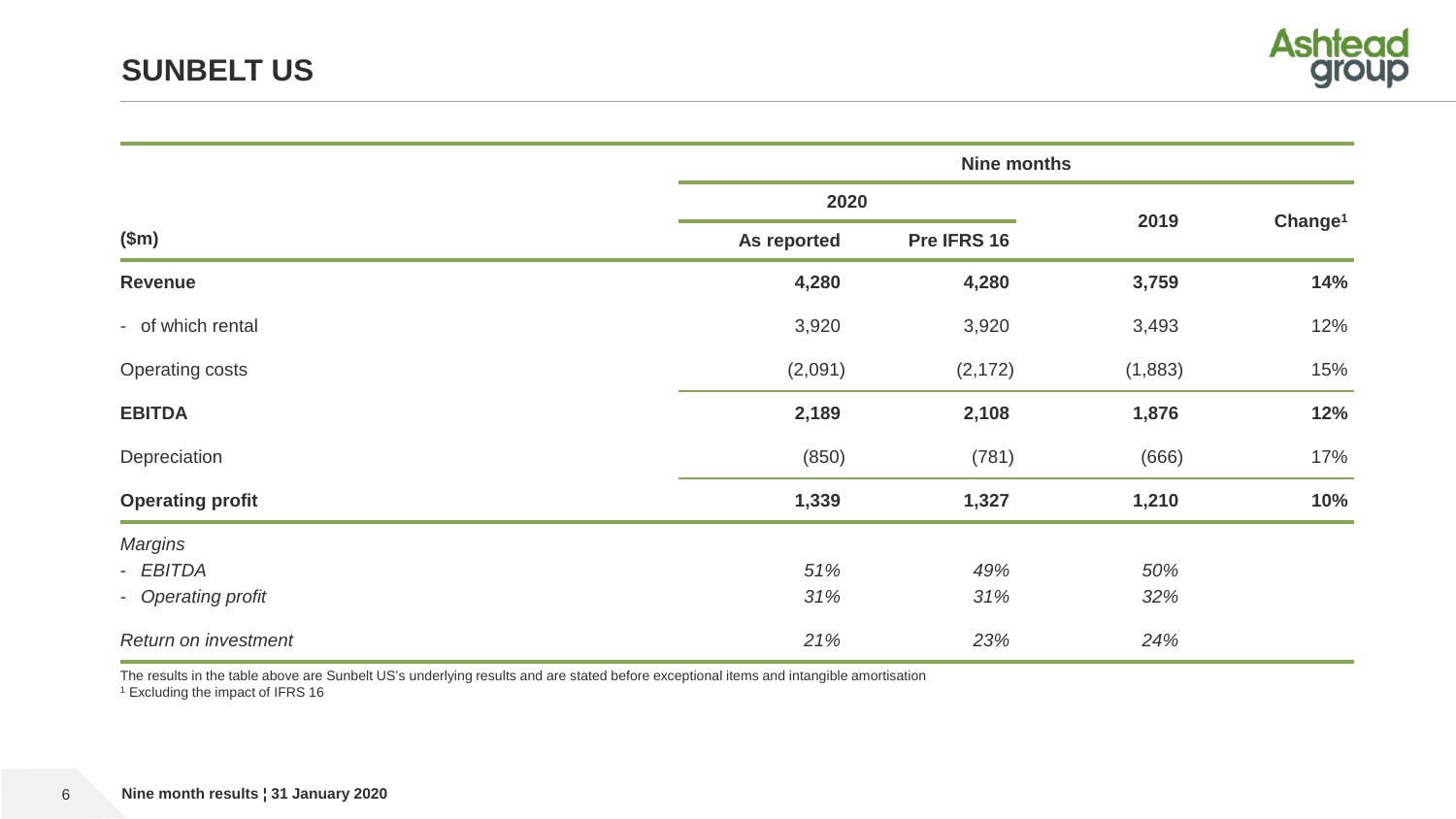

|                                                  | <b>Nine months</b> |             |            |                     |  |
|--------------------------------------------------|--------------------|-------------|------------|---------------------|--|
|                                                  | 2020               |             |            |                     |  |
| (C\$m)                                           | As reported        | Pre IFRS 16 | 2019       | Change <sup>1</sup> |  |
| <b>Revenue</b>                                   | 321                | 321         | 257        | 25%                 |  |
| - of which rental                                | 273                | 273         | 216        | 26%                 |  |
| <b>Operating costs</b>                           | (190)              | (200)       | (161)      | 24%                 |  |
| <b>EBITDA</b>                                    | 131                | 121         | 96         | 27%                 |  |
| Depreciation                                     | (73)               | (64)        | (49)       | 35%                 |  |
| <b>Operating profit</b>                          | 58                 | 57          | 47         | 19%                 |  |
| <b>Margins</b><br>- EBITDA<br>- Operating profit | 41%<br>18%         | 38%<br>18%  | 37%<br>18% |                     |  |
| Return on investment                             | 10%                | 12%         | 11%        |                     |  |

The results in the table above are Sunbelt Canada's underlying results and are stated before exceptional items and intangible amortisation 1 Excluding the impact of IFRS 16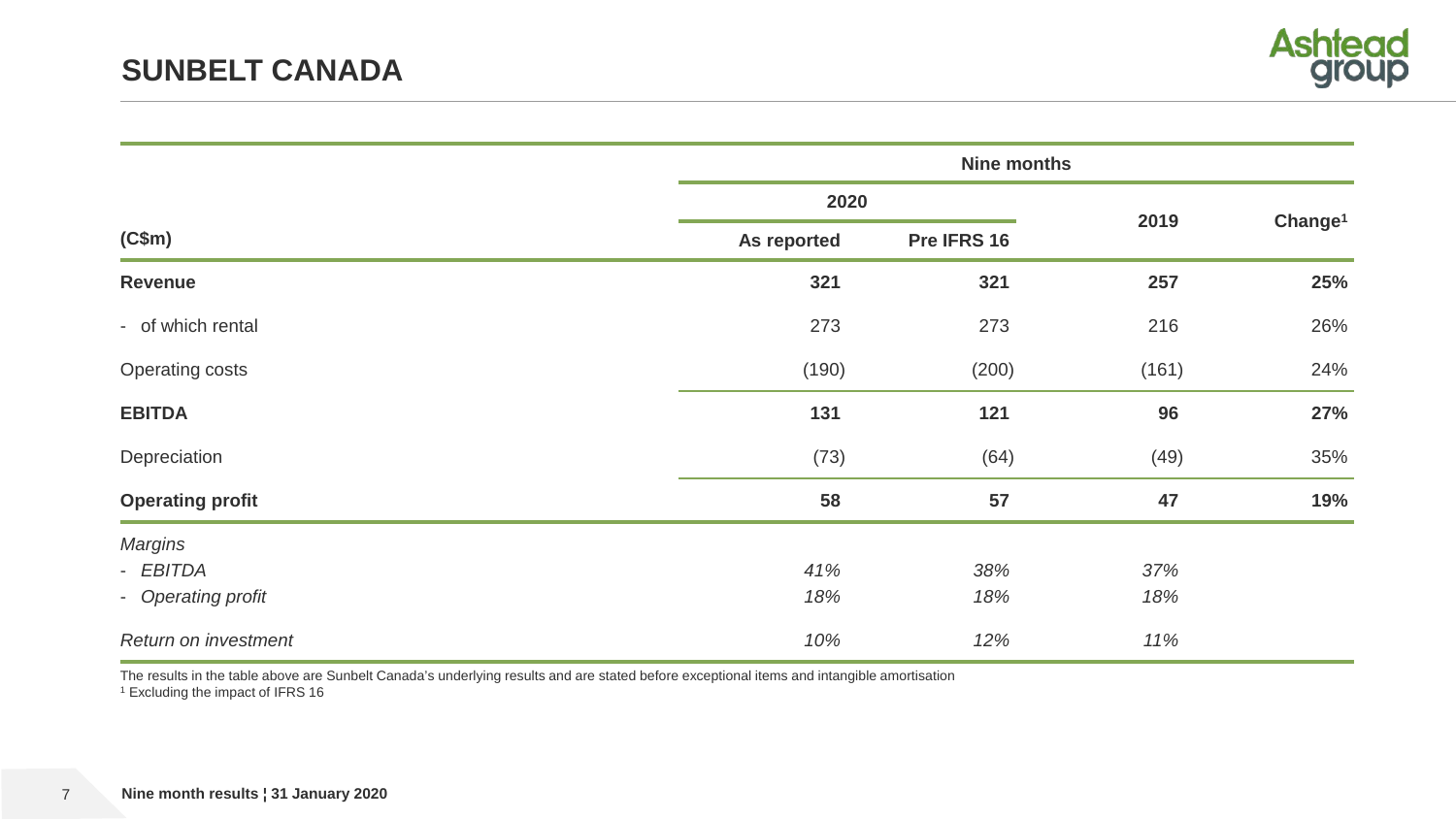

|                                   |             | <b>Nine months</b> |       |                     |  |  |
|-----------------------------------|-------------|--------------------|-------|---------------------|--|--|
|                                   | 2020        |                    |       |                     |  |  |
| $(\text{Em})$                     | As reported | Pre IFRS 16        | 2019  | Change <sup>1</sup> |  |  |
| <b>Revenue</b>                    | 365         | 365                | 360   | 1%                  |  |  |
| - of which rental                 | 316         | 316                | 318   | (1)%                |  |  |
| <b>Operating costs</b>            | (244)       | (250)              | (228) | 10%                 |  |  |
| <b>EBITDA</b>                     | 121         | 115                | 132   | (13)%               |  |  |
| Depreciation                      | (83)        | (78)               | (77)  | $-$ %               |  |  |
| <b>Operating profit</b>           | 38          | 37                 | 55    | (32)%               |  |  |
| <b>Margins</b>                    |             |                    |       |                     |  |  |
| - EBITDA                          | 33%         | 31%                | 37%   |                     |  |  |
| <b>Operating profit</b><br>$\sim$ | 10%         | 10%                | 15%   |                     |  |  |
| Return on investment              | 6%          | 7%                 | 10%   |                     |  |  |

The results in the table above are A-Plant's underlying results and are stated before exceptional items and intangible amortisation <sup>1</sup> Excluding the impact of IFRS 16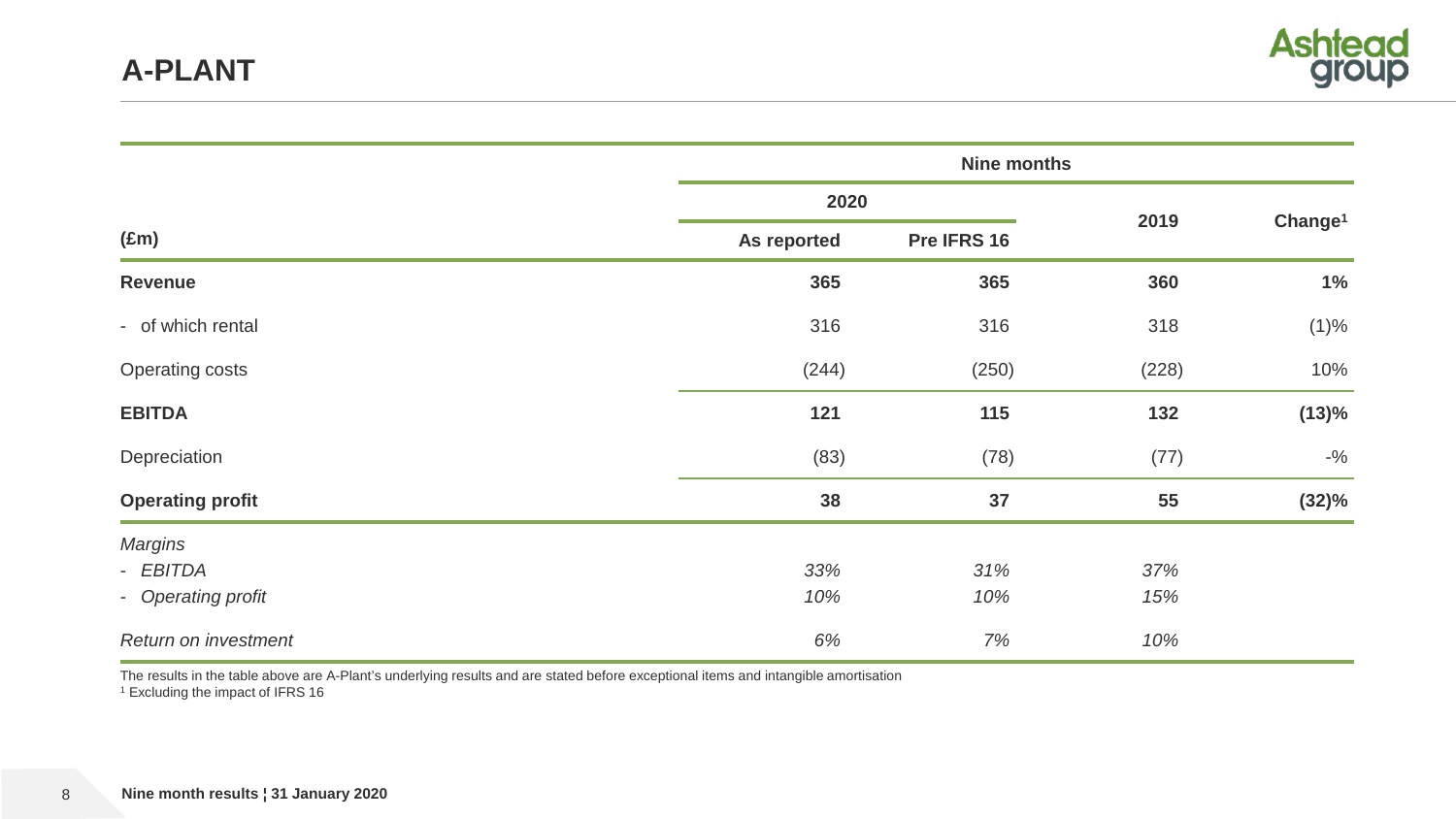

| $(\text{Em})$                                         | 2020  | 2019  | Change <sup>3</sup> |
|-------------------------------------------------------|-------|-------|---------------------|
| EBITDA before exceptional items                       | 1,911 | 1,616 | 11%                 |
| Cash conversion ratio <sup>1</sup>                    | 96%   | 93%   |                     |
| Cash inflow from operations <sup>2</sup>              | 1,829 | 1,500 | 14%                 |
| Replacement and non-rental capital expenditure        | (676) | (513) |                     |
| Rental equipment and other disposal proceeds received | 173   | 136   |                     |
| Interest and tax paid                                 | (239) | (115) |                     |
| Cash inflow before discretionary expenditure          | 1,087 | 1,008 |                     |
| Growth capital expenditure                            | (712) | (936) |                     |
| <b>Exceptional costs</b>                              | (12)  |       |                     |
| Free cash flow                                        | 363   | 72    |                     |
| <b>Business acquisitions</b>                          | (407) | (461) |                     |
| Dividends paid                                        | (154) | (133) |                     |
| Purchase of own shares by the Company / ESOT          | (394) | (342) |                     |
| Increase in net debt                                  | (592) | (864) |                     |

<sup>2</sup> Before fleet changes and exceptional items

<sup>3</sup> At constant exchange rates and excluding the impact of IFRS 16

9 **Nine month results ¦ 31 January 2020**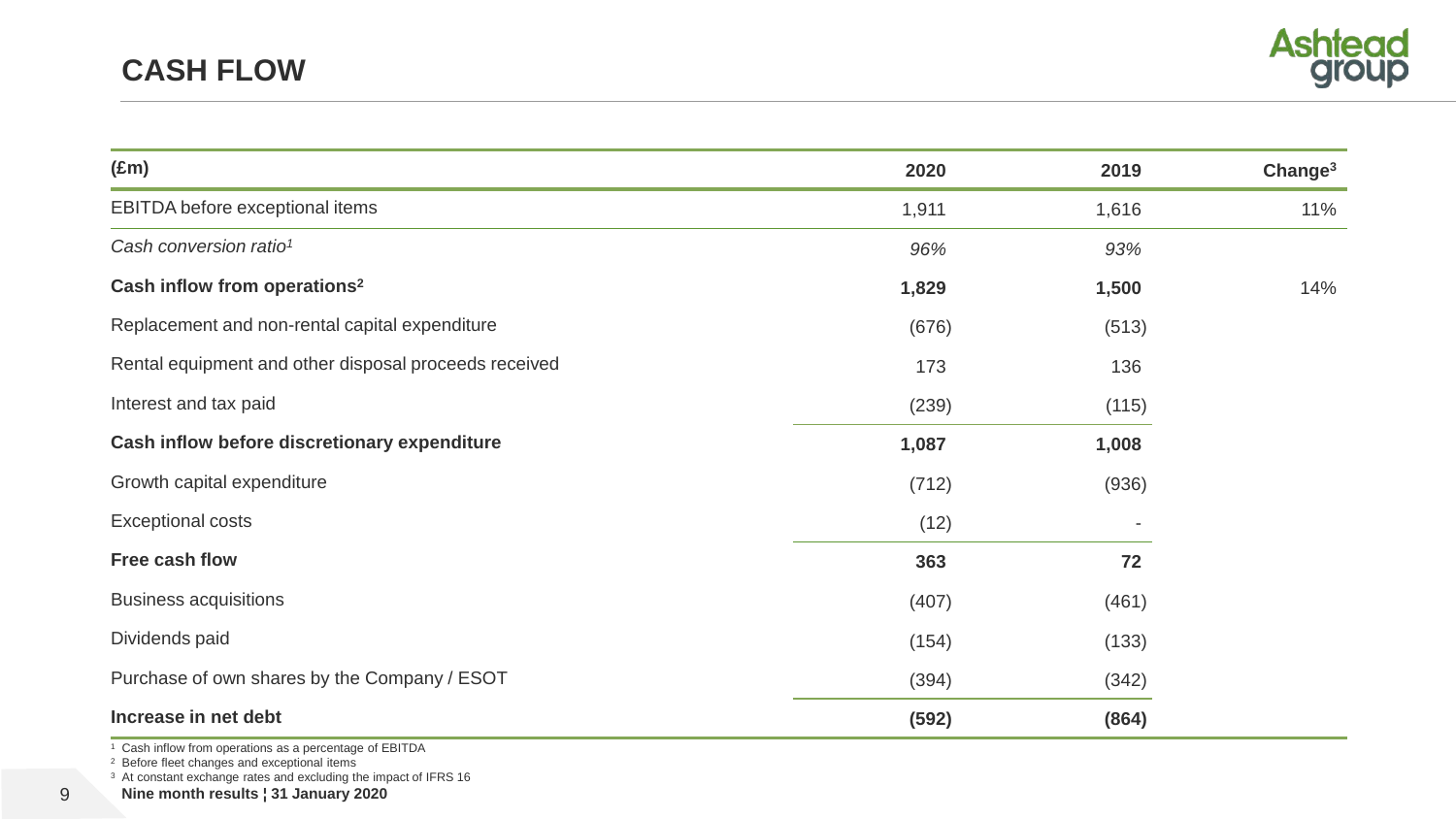

| $(\text{Em})$                                  | 2020  | 2019  |     |
|------------------------------------------------|-------|-------|-----|
| Net debt at 30 April                           | 3,745 | 2,712 |     |
| Impact of transition to IFRS 16                | 883   |       | 3.0 |
| <b>Opening debt including IFRS 16</b>          | 4,628 | 2,712 |     |
| <b>Translation impact</b>                      | (64)  | 106   | 2.5 |
| Opening debt at closing exchange rates         | 4,564 | 2,818 |     |
| Change from cash flows                         | 592   | 864   | 2.0 |
| New lease liabilities                          | 190   |       |     |
| Lease liabilities acquired                     | 74    |       | 1.5 |
| Borrowings acquired                            | 15    | 28    |     |
| Deferred debt raising cost amortisation        | 8     | 15    |     |
| Net debt at 31 January                         | 5,443 | 3,725 |     |
| Comprising:                                    |       |       |     |
| First lien senior secured bank debt            | 2,123 | 2,010 |     |
| Senior notes                                   | 2,249 | 1,726 |     |
| Lease obligations                              | 1,089 | 6     |     |
| Cash in hand                                   | (18)  | (17)  |     |
|                                                | 5,443 | 3,725 |     |
| Net debt to EBITDA leverage <sup>1</sup> (x)   | 1.9   | 1.8   |     |
| Net debt to EBITDA leverage (pro forma) $2(x)$ | 2.3   | n/a   |     |



**Leverage (excluding impact of IFRS 16)**

### 9,000 10,000



<sup>1</sup> At January 2020 exchange rates, excluding the impact of IFRS 16  $2$  Determined on a pro forma basis adjusted for the impact of IFRS 16

**Nine month results ¦ 31 January 2020**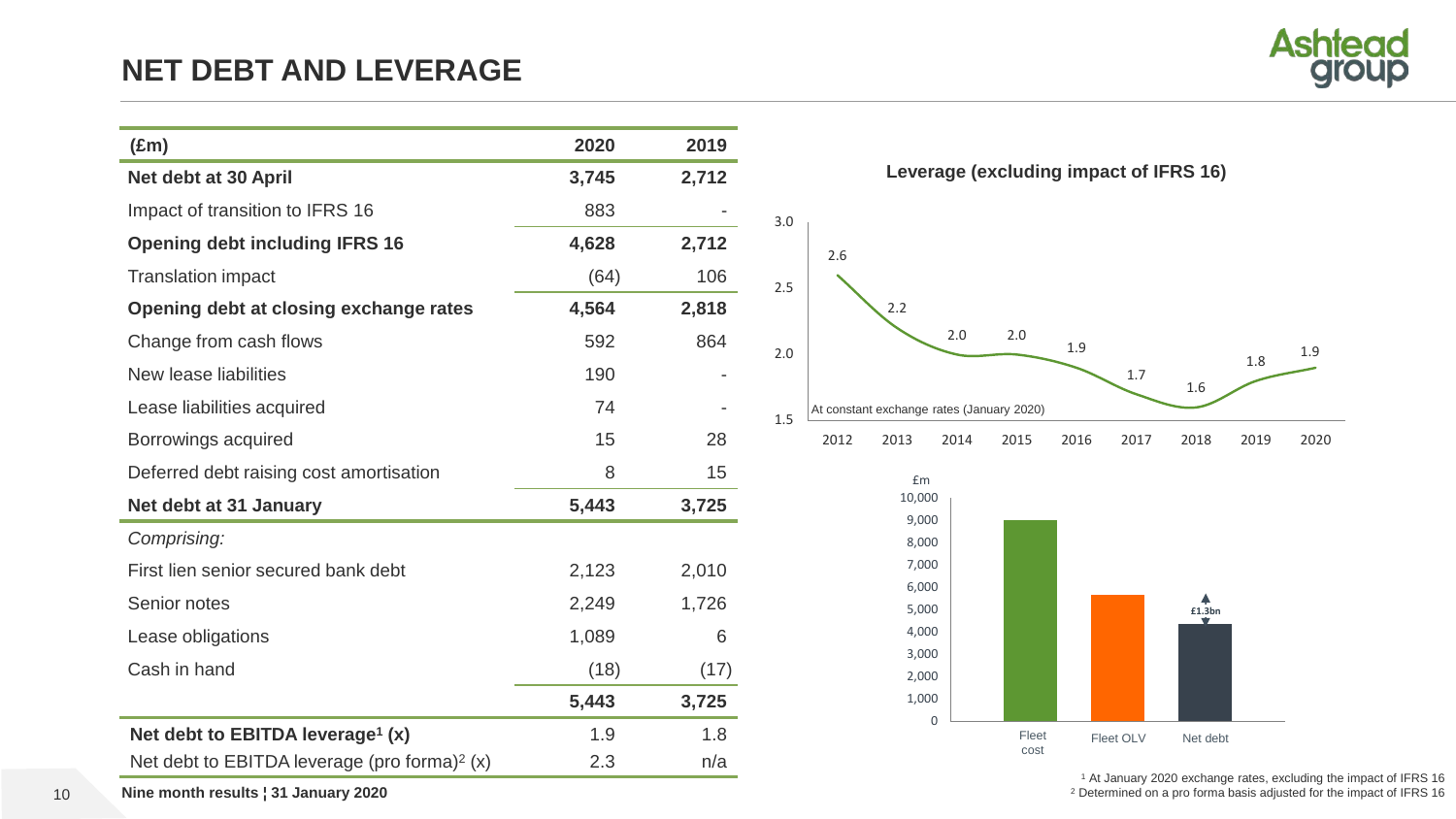## **Brendan Horgan<br>
Operational<br>
review**

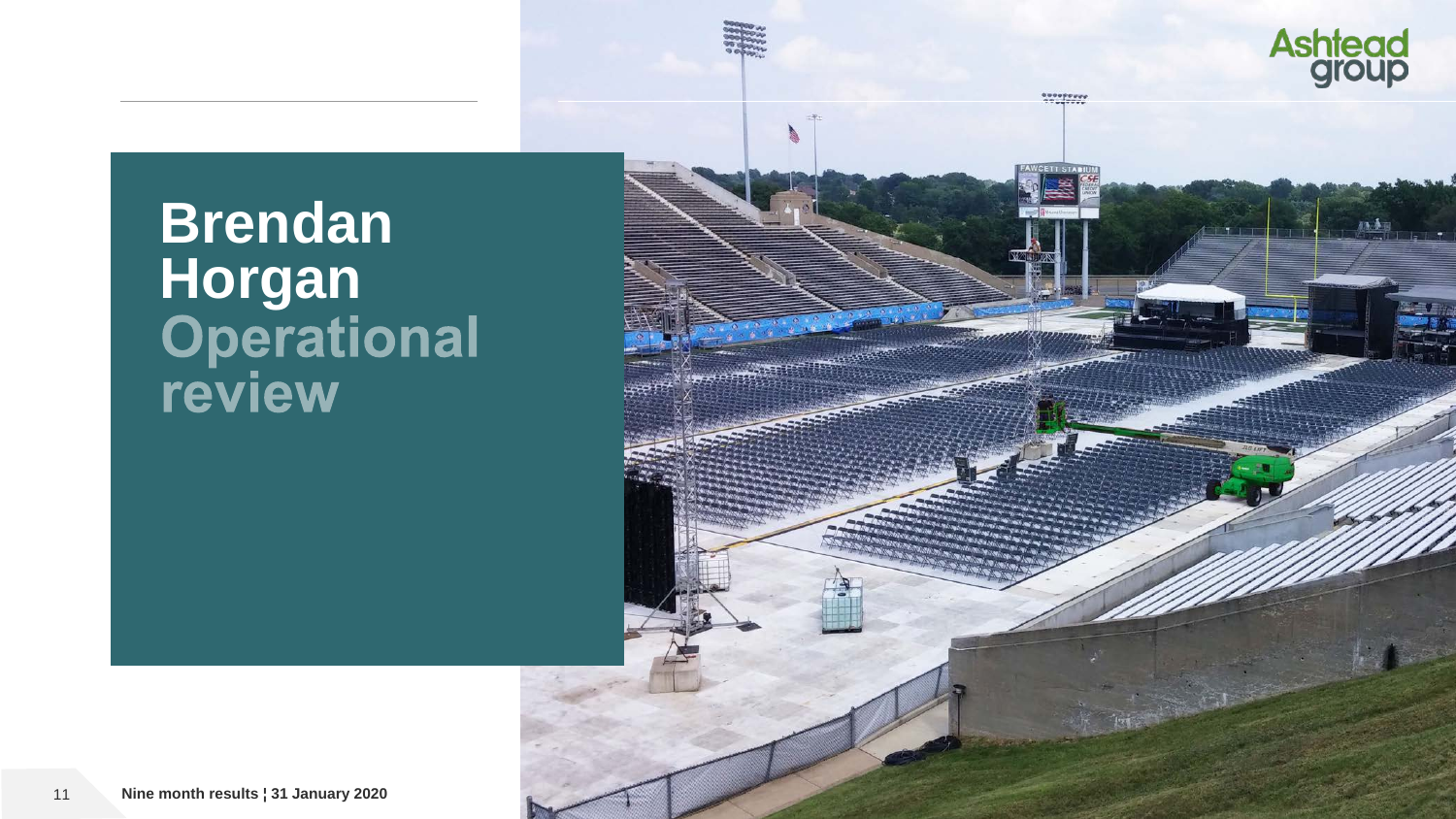



|                | 2019/20<br>plan | Q <sub>1</sub> | Q2  | Q3 | 9 months to<br>January 2020 |
|----------------|-----------------|----------------|-----|----|-----------------------------|
| Organic growth | $9 - 12%$       | 12%            | 8%  | 5% | 8%                          |
| Bolt-ons       | $2 - 3%$        | 6%             | 4%  | 4% | 5%                          |
|                | $11 - 15%$      | 18%            | 12% | 9% | 13%                         |

Sunbelt US rental only revenue presented on a billing day basis

- **-** Another quarter of industry-leading rental revenue growth
- We continue to gain share with growth at two times the pace of the market
- Consistent execution of greenfield and bolt-on strategy with certain bolt-ons in lieu of greenfields
- **Underlying revenue growth stronger taking account of hurricane impacted comparatives**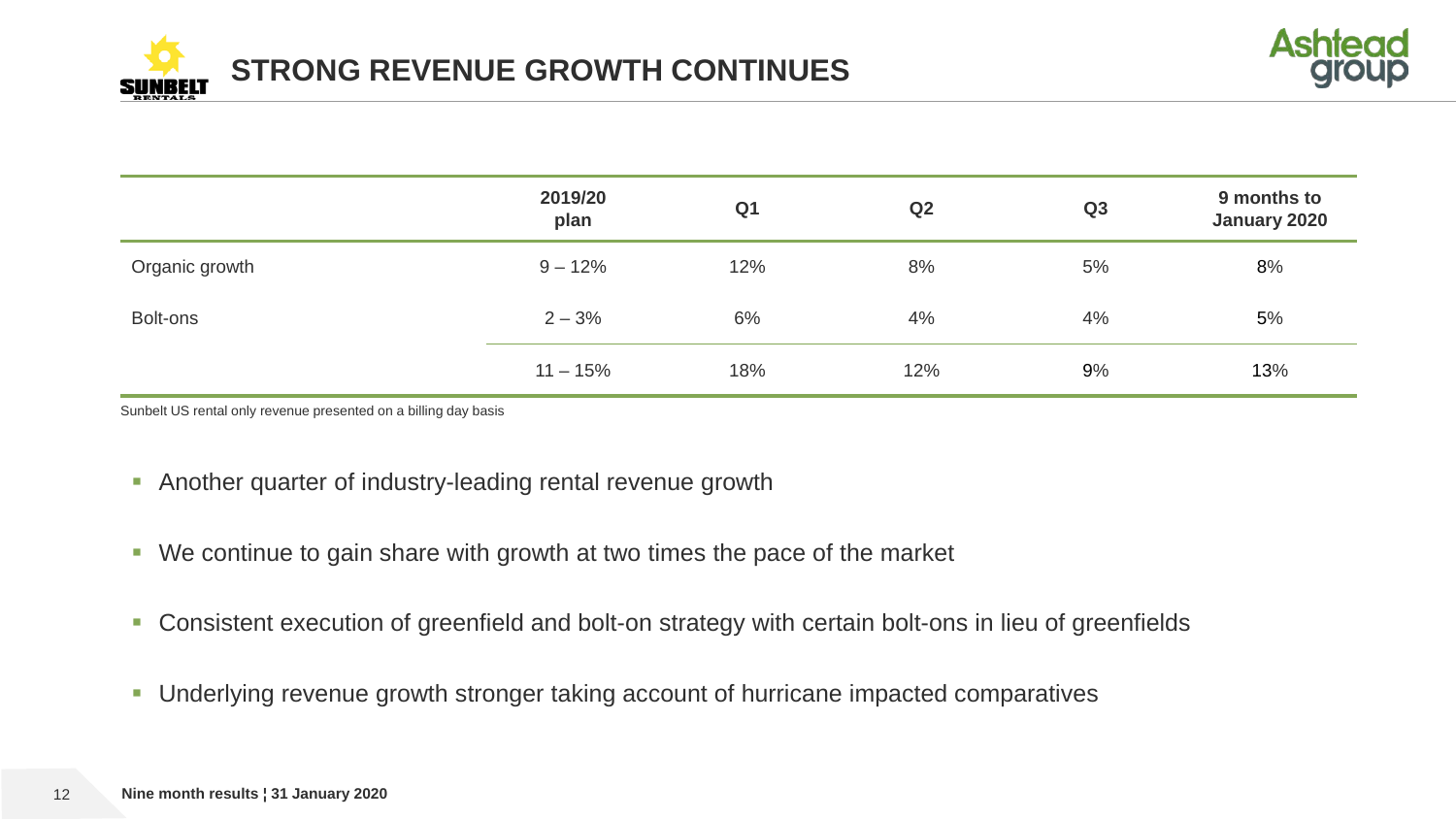### **DEMAND REMAINS STRONG THROUGHOUT OUR BUSINESS** SI II NBELI





Good rate environment – rational industry behaviour

13 **Nine month results ¦ 31 January 2020**

Apr-17 Jul-17 Oct-17 Jan-18 Apr-18 Jul-18 Oct-18 Jan-19 Apr-19 Jul-19 Oct-19 Jan-20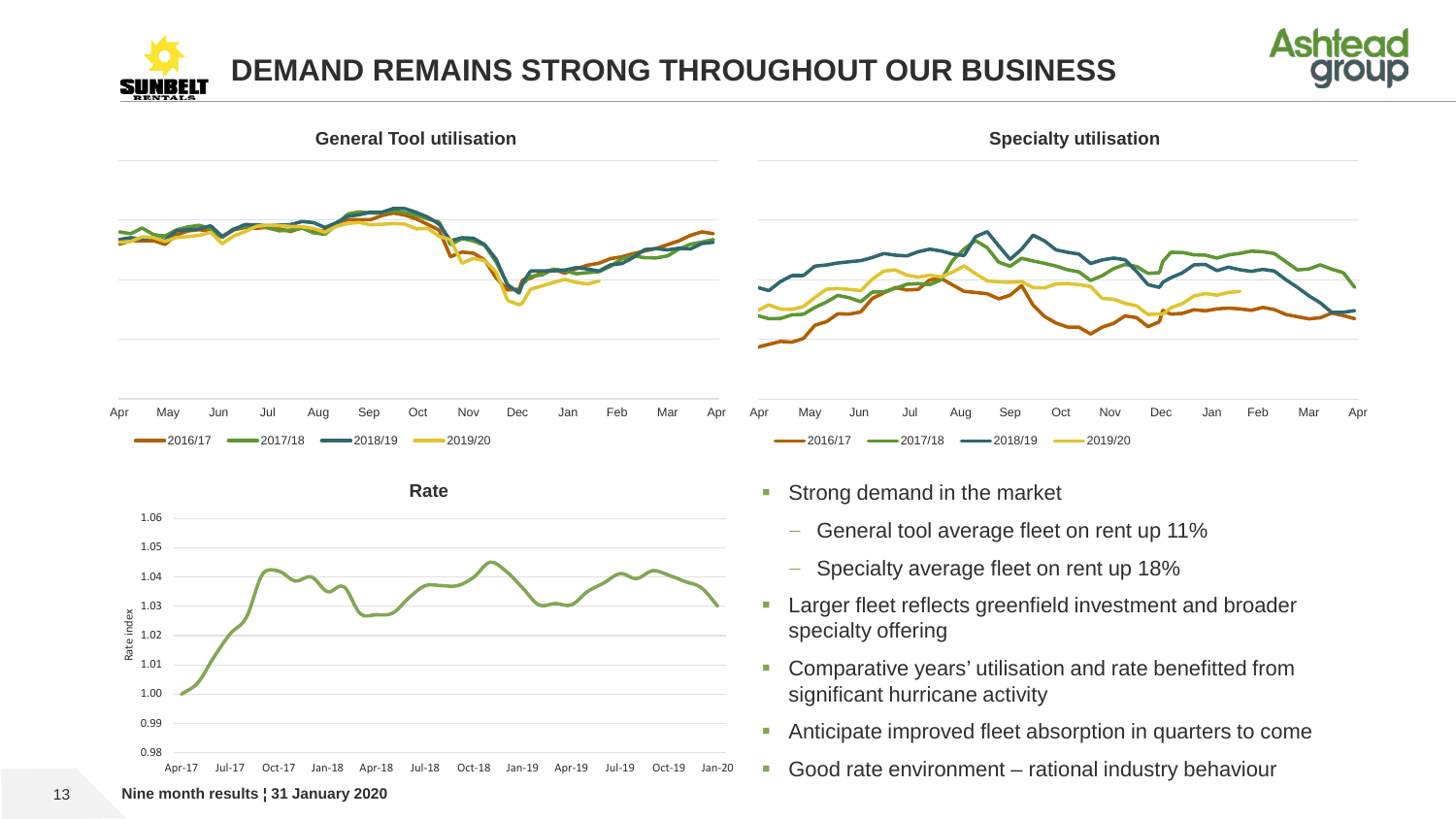**PROJECT 2021: GROWTH CONTINUES WITH EMPHASIS ON SPECIALTY**

|                     | <b>Rental revenue growth</b> | <b>Relative to market</b> |
|---------------------|------------------------------|---------------------------|
| <b>General tool</b> | 10%                          | 2x                        |
| - Organic           | 7%                           |                           |
| - Bolt-on           | 3%                           |                           |
| <b>Specialty</b>    | 19%                          | 3x                        |
| - Organic           | 10%                          |                           |
| - Bolt-on           | 9%                           |                           |
| <b>Total</b>        | 12%                          | 2x                        |

|                     |            | 2017/18 | 2018/19 | 2019/20<br>(YTD) | <b>Total</b> |
|---------------------|------------|---------|---------|------------------|--------------|
| <b>General tool</b> | Greenfield | 16      | 22      | 19               | 57           |
|                     | Bolt-ons   | 17      | 13      | 15               | 45           |
|                     |            | 33      | 35      | 34               | 102          |
| <b>Specialty</b>    | Greenfield | 26      | 48      | 19               | 93           |
|                     | Bolt-ons   | 3       | 40      | 11               | 54           |
|                     |            | 29      | 88      | 30               | 147          |
| <b>Total</b>        |            | 62      | 123     | 64               | 249          |

- **All 14 general tool regions delivered growth through** nine months
- Will open  $10 15$  greenfields in  $Q4$
- **Impressive specialty growth despite difficult hurricane** comparatives:

|                       | Rental revenue growth |
|-----------------------|-----------------------|
| Power and HVAC        | $+11%$                |
| Scaffold              | $-4%$                 |
| Climate control       | $+46%$                |
| Oil and Gas           | $-1%$                 |
| <b>Pump Solutions</b> | $+87%$                |
| Flooring solutions    | $+38%$                |
| Ground protection     | $+37%$                |
| Trench shoring        | $+120%$               |
|                       |                       |

**Rental revenue growth**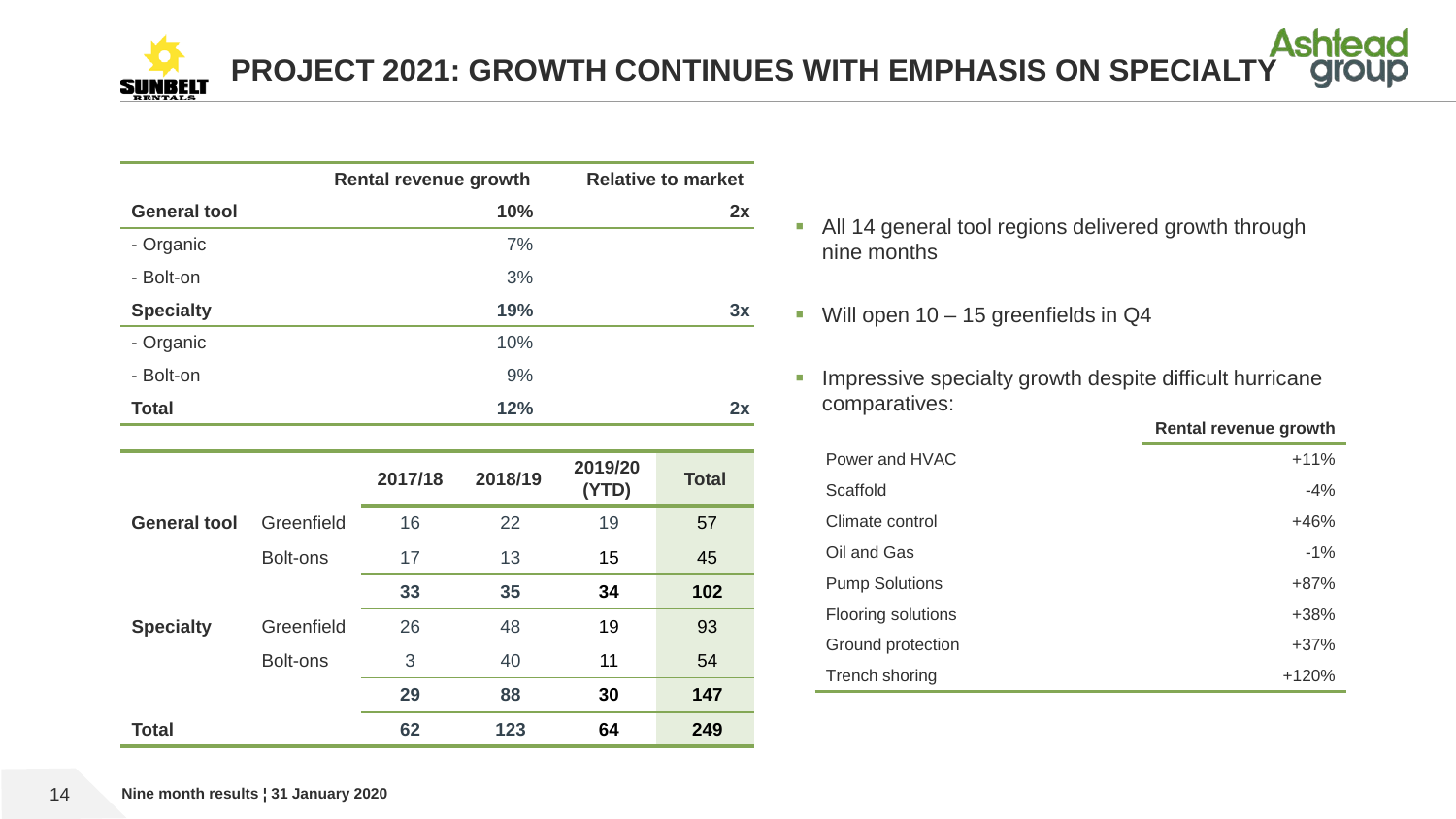





**Construction put in place**

|                                                | <b>History</b> |                                                 |  |  | <b>Forecast</b> |  |      |       |
|------------------------------------------------|----------------|-------------------------------------------------|--|--|-----------------|--|------|-------|
|                                                | 2016           | 2017 2018 2019 2020 2021                        |  |  |                 |  | 2022 | 2023  |
| Market (\$bn)                                  |                | 1,211 1,266 1,307 1,310 1,308 1,264 1,275 1,333 |  |  |                 |  |      |       |
| Market growth                                  |                | $+7\%$ $+4\%$ $+3\%$ $-$ % $-$ % $-3\%$ $+1\%$  |  |  |                 |  |      | $+5%$ |
| Source: Dodge Data & Analytics (December 2019) |                |                                                 |  |  |                 |  |      |       |

Source: Dodge Data & Analytics (February 2020)





- **Construction put in place was flat in 2019 and forecast to be flat in** 2020 before declining in 2021
- **Construction backlog indicator remains strong**
- **-** Office construction forecast strength continues, supported by data centres
- **Healthy backlog of large project and event awards**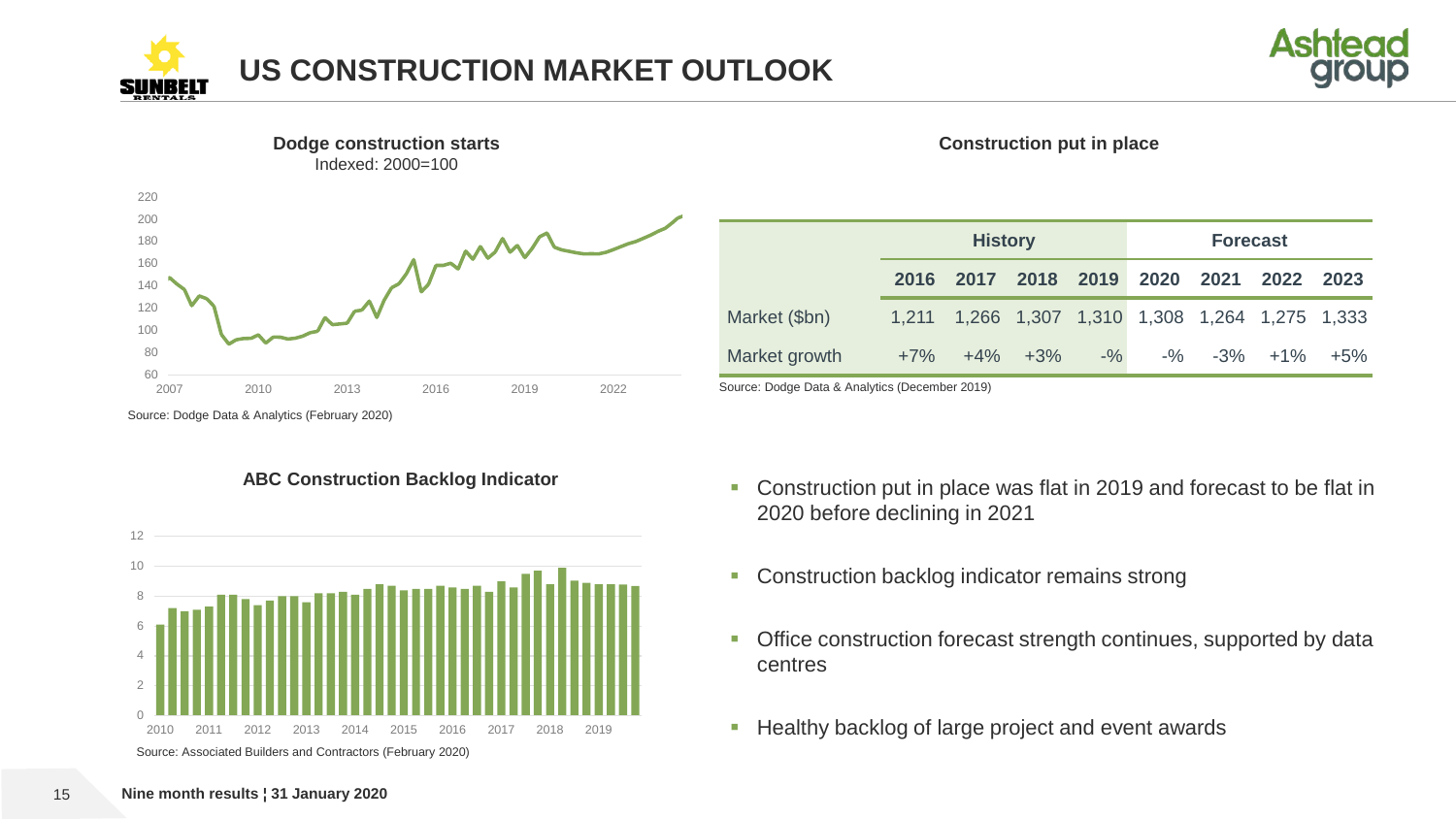



- **Organic rental revenue growth of 11% (5x market growth)**
- **Continuing expansion with five greenfield locations opened** and two acquisitions completed
- Advancing our clustering model in top markets, with an emphasis on specialty
- **Early cross selling wins following the William F. White** acquisition
- **Long runway for growth**

### **Canadian rental market forecasts**

|                         | 2019   | 2020   | 2021   | 2022   | 2023   |
|-------------------------|--------|--------|--------|--------|--------|
| Rental market (C\$bn)   | 7.3    | 7.5    | 7.6    | 7.9    | 8.1    |
| Industry rental revenue | $+2\%$ | $+2\%$ | $+2\%$ | $+3\%$ | $+3\%$ |

Source: IHS Markit (February 2020)



**Physical utilisation**

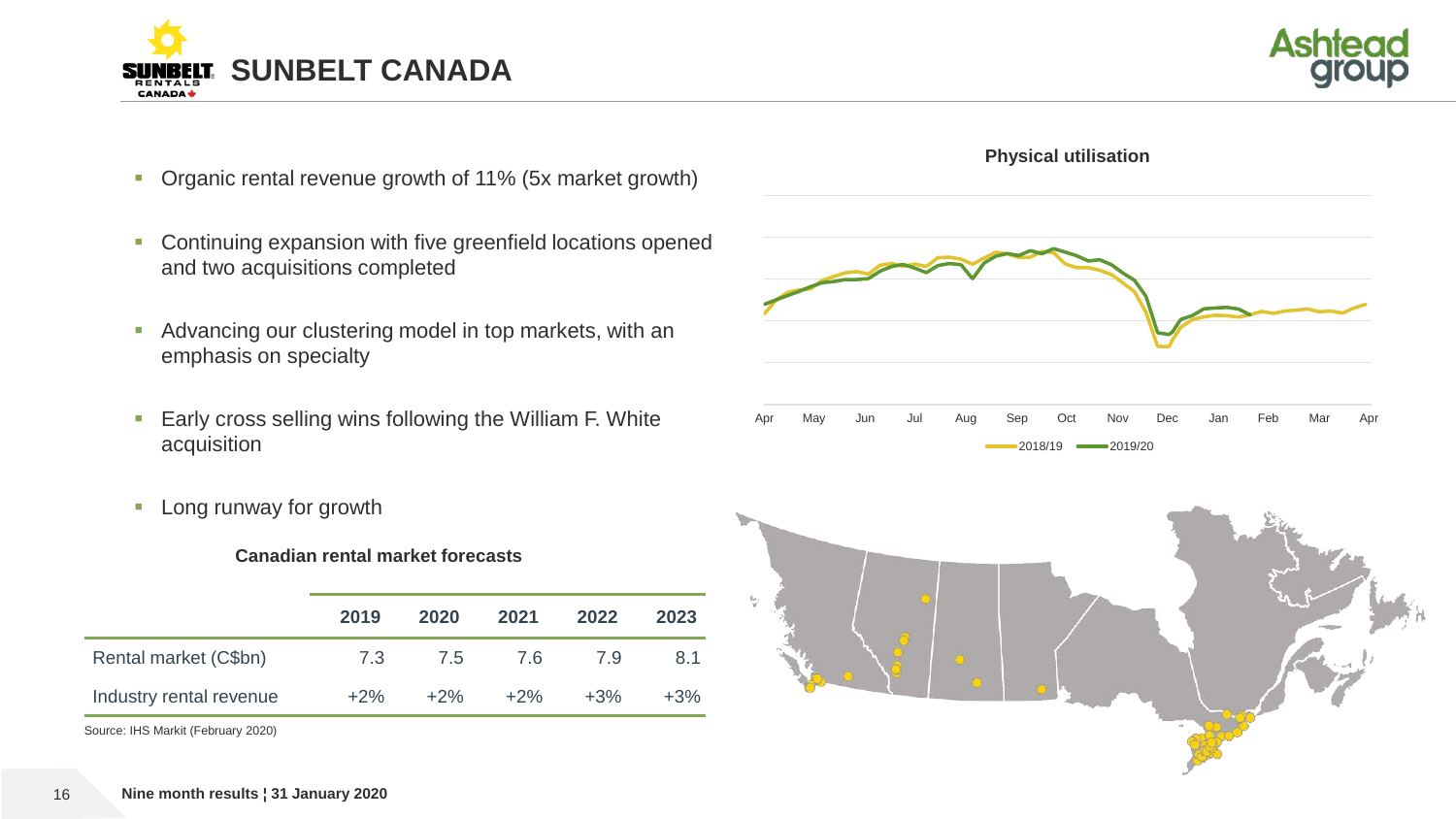



# **Project**<br>Unify

#### **UK industry forecasts**

|                              | 2018   | 2019    | 2020   | 2021   |
|------------------------------|--------|---------|--------|--------|
| Rental market (£bn)          | 6.0    | 6.0     | 6.1    | 6.1    |
| <b>Construction industry</b> | $+1\%$ | $nil\%$ | $+1\%$ | $+1\%$ |

Source: European Rental Association / IHS Markit (2019); Construction Products Association (Autumn 2019)

**Physical utilisation**

**Project Unify underway** 

- Delivering on free cash flow: £77m in the period (2019: £37m) with  $>$  £100m in the full year
- **Positive turn in time utilisation**
- Good momentum in UK infrastructure projects

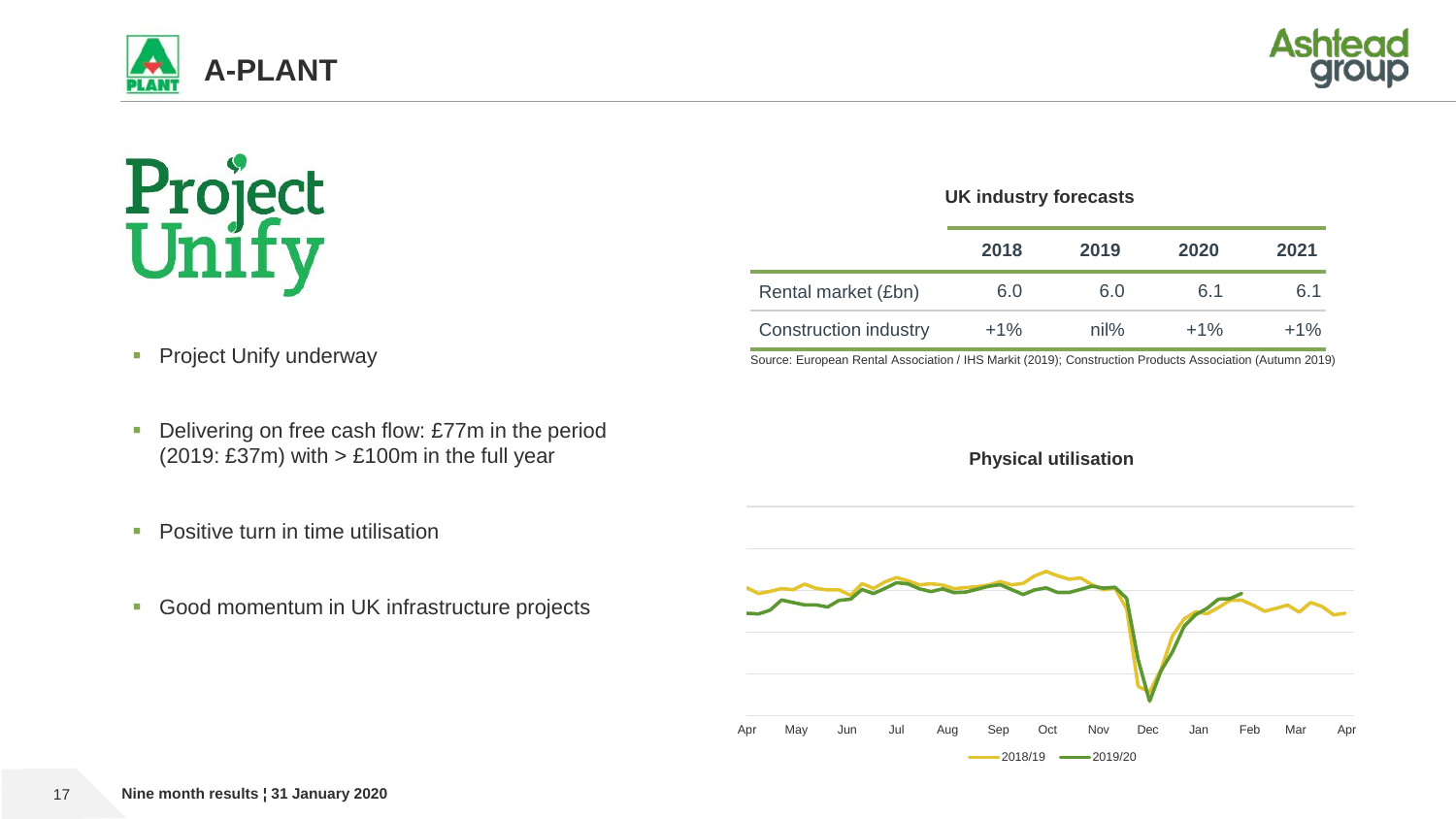

|                         |                      |               | 2019<br><b>Actual</b> | 2020<br><b>Actual (YTD)</b> | 2020<br>Revised guidance <sup>1</sup> | 2021<br>Initial guidance <sup>1</sup> | <b>Anticipated</b><br>growth $(\%)$ |
|-------------------------|----------------------|---------------|-----------------------|-----------------------------|---------------------------------------|---------------------------------------|-------------------------------------|
| <b>Sunbelt</b>          | - rental fleet       | - replacement | 480                   | 558                         | $700 - 725$                           |                                       | $mid - high$                        |
| $US$ (\$m)              |                      | - growth      | 1,127                 | 729                         | $700 - 725$                           | $900 - 1,100$                         | single digits                       |
|                         | - non-rental fleet   |               | 168                   | 204                         | 220                                   | 275                                   |                                     |
|                         |                      |               | 1,775                 | 1,491                       | $1,620 - 1,670$                       | $1,175 - 1,375$                       |                                     |
| <b>Sunbelt</b>          | - rental fleet       | - replacement | 56                    | 56                          | $55 - 65$                             |                                       | high single                         |
| <b>Canada</b><br>(C\$m) |                      | - growth      | 100                   | 45                          | $45 - 55$                             | $120 - 140$                           | digits organic                      |
|                         | - non-rental fleet   |               | 20                    | 13                          | 20                                    | 35                                    |                                     |
|                         |                      |               | 176                   | 114                         | $120 - 140$                           | $155 - 175$                           |                                     |
| <b>A-Plant</b>          | - rental fleet       | - replacement | 61                    | 46                          | $55 - 65$                             |                                       | low single                          |
| $(\text{Em})$           |                      | - growth      | 34                    | $\overline{\phantom{a}}$    | $\sim$                                | $80 - 90$                             | digits                              |
|                         | - non-rental fleet   |               | 30                    | 13                          | 20                                    | 35                                    |                                     |
|                         |                      |               | 125                   | 59                          | $75 - 85$                             | $115 - 125$                           |                                     |
| Group                   | Capital plan (gross) |               | 1,587                 | 1,256                       | $1,390 - 1,450$                       | $1,110 - 1,290$                       |                                     |
| $(\text{Em})$           | Disposal proceeds    |               | (202)                 | (228)                       | (270)                                 | (300)                                 |                                     |
|                         | Capital plan (net)   |               | 1,385                 | 1,028                       | $1,120 - 1,180$                       | $810 - 990$                           |                                     |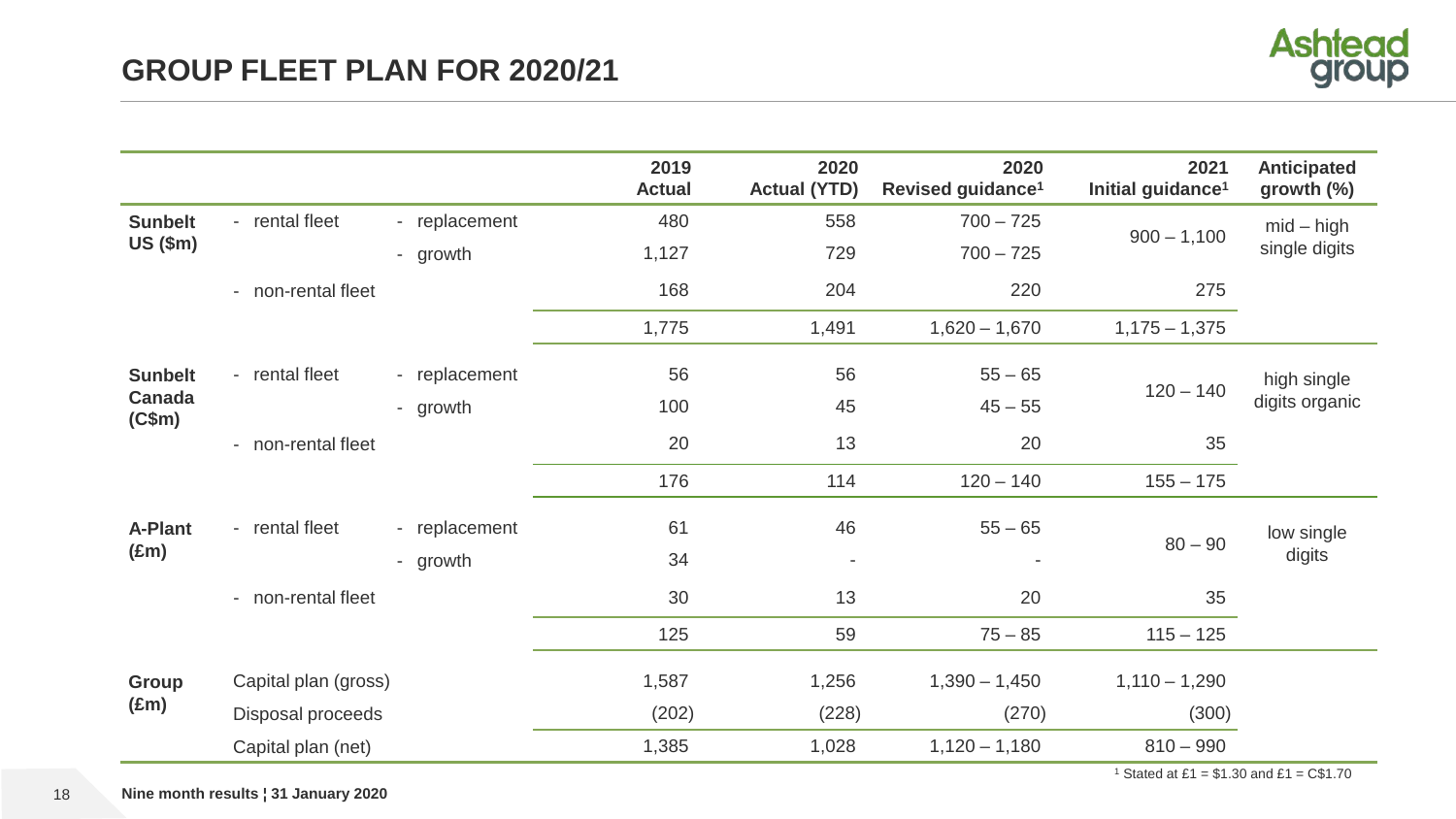

- 
- 1. Organic growth **E1.3bn** invested in the business
	- 47 greenfields opened

- 
- 2. Bolt-on acquisitions **E407m** spent on bolt-ons
	- 35 locations added

- 
- 3. Returns to shareholders Progressive dividend policy
	- £376m spent under the buyback programme and expect to deliver full £500m
	- **Share buyback extended to 2020/21 financial year with anticipated minimum** spend of £500m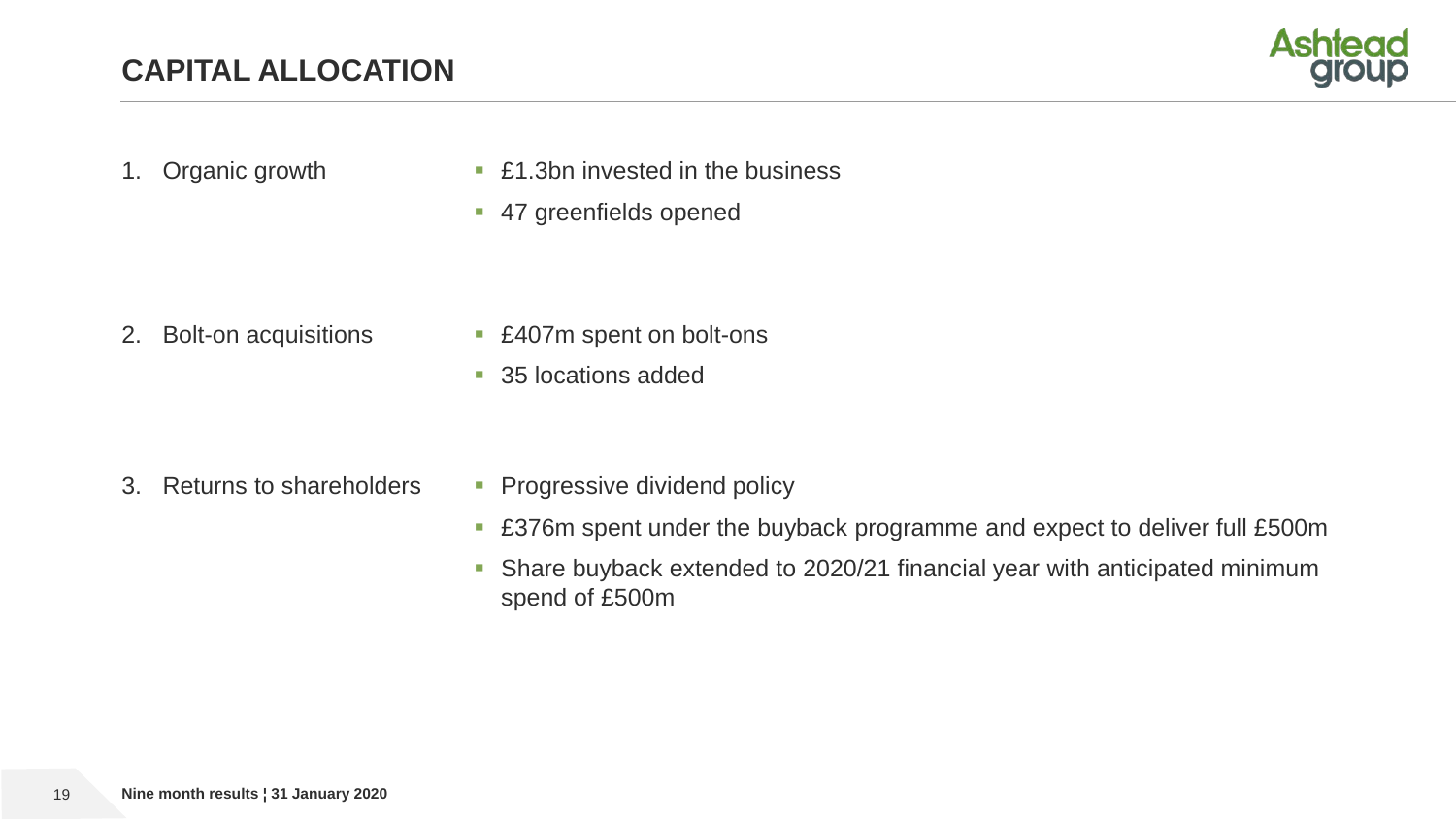

- North American markets remain strong although construction markets are moderating
- Good progress in our market development through greenfields and key bolt-on acquisitions
- Long runway for growth taking advantage of structural change and continuing development of our diverse end markets
- **Record free cash flow to invest in accordance with our capital allocation priorities**
- The Board continues to look to the medium term with confidence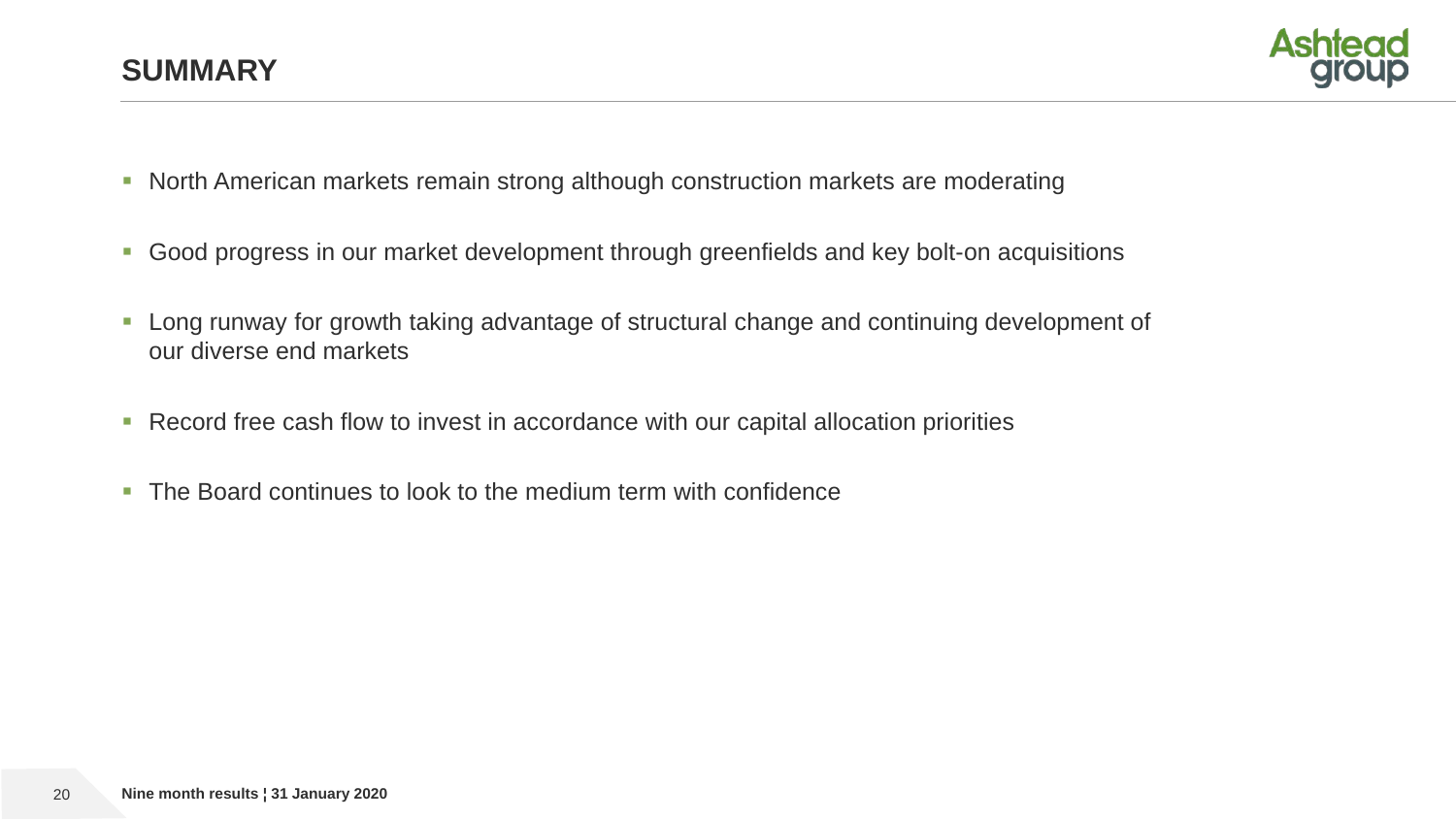### **Appendices**

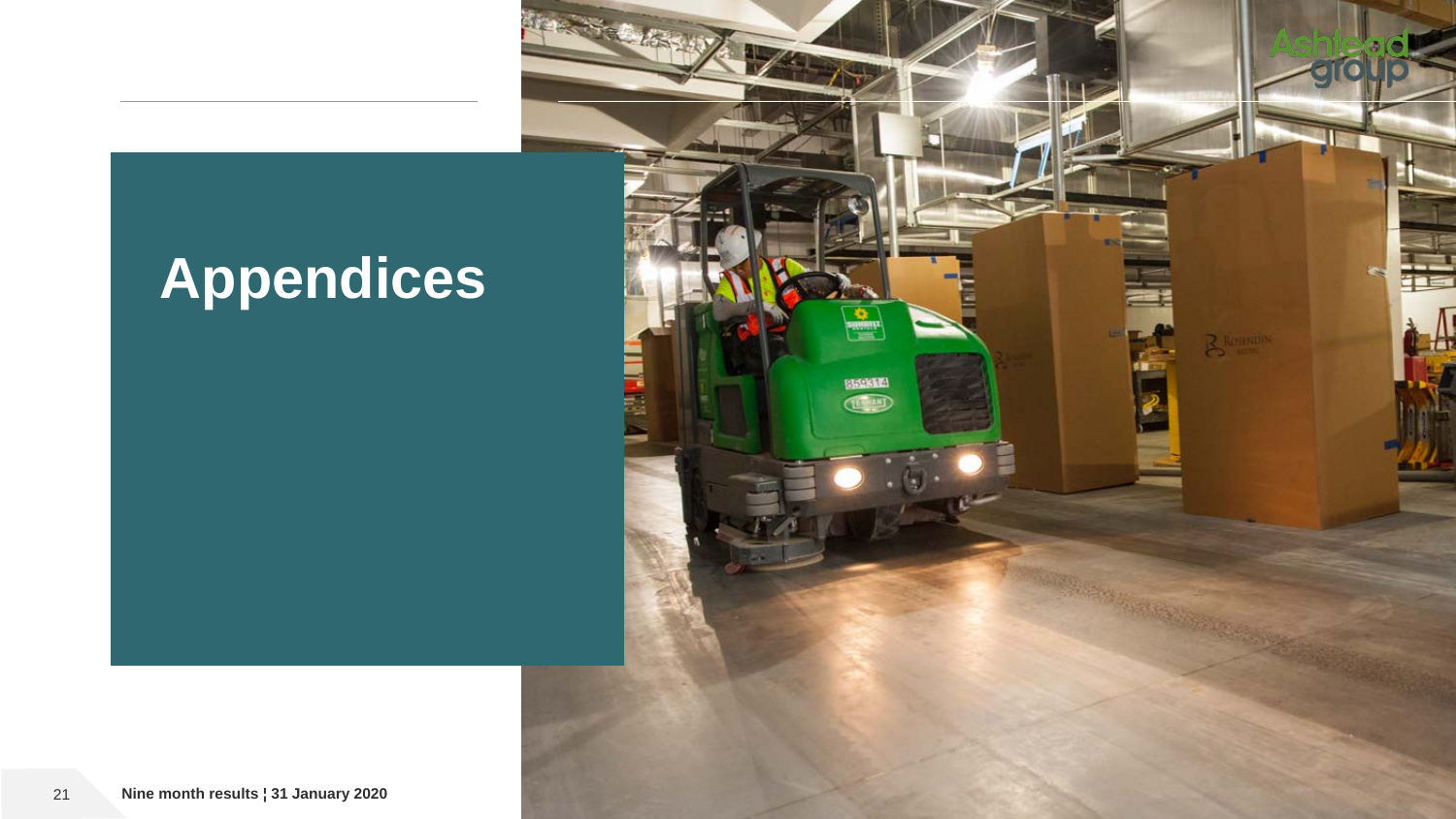### **DIVISIONAL PERFORMANCE – Q3**



|                                                       | <b>Revenue</b>           |                          |                     |      | <b>EBITDA</b> |                     | <b>Profit</b> |                |                     |  |
|-------------------------------------------------------|--------------------------|--------------------------|---------------------|------|---------------|---------------------|---------------|----------------|---------------------|--|
|                                                       | 2020                     | 2019                     | Change <sup>1</sup> | 2020 | 2019          | Change <sup>1</sup> | 2020          | 2019           | Change <sup>1</sup> |  |
| Sunbelt US (\$m)                                      | 1,392                    | 1,259                    | 11%                 | 687  | 598           | 15%                 | 392           | 363            | 8%                  |  |
| Sunbelt Canada (C\$m)                                 | 120                      | 89                       | 35%                 | 46   | 29            | 59%                 | 17            | 11             | 55%                 |  |
|                                                       |                          |                          |                     |      |               |                     |               |                |                     |  |
| Sunbelt US (£m)                                       | 1,067                    | 981                      | 9%                  | 526  | 467           | 13%                 | 299           | 284            | 5%                  |  |
| A-Plant                                               | 109                      | 110                      | (1)%                | 35   | 37            | (4)%                | 8             | 10             | (26)%               |  |
| Sunbelt Canada (£m)                                   | 71                       | 52                       | 35%                 | 27   | 17            | 58%                 | 10            | $\overline{7}$ | 53%                 |  |
| Group central costs                                   | $\overline{\phantom{a}}$ | $\overline{\phantom{a}}$ |                     | (4)  | (4)           | 8%                  | (4)           | (4)            | 13%                 |  |
|                                                       | 1,247                    | 1,143                    | 9%                  | 584  | 517           | 13%                 | 313           | 297            | 5%                  |  |
| Net financing costs                                   |                          |                          |                     |      |               |                     | (56)          | (43)           | 31%                 |  |
| Profit before amortisation, exceptional items and tax |                          |                          |                     |      |               |                     | 257           | 254            | $1\%$               |  |
| Amortisation and exceptional items                    |                          |                          |                     |      |               |                     | (32)          | (13)           | 138%                |  |
| Profit before taxation                                |                          |                          |                     |      |               |                     | 225           | 241            | (7)%                |  |
| Taxation                                              |                          |                          |                     |      |               |                     | (57)          | (60)           | (4)%                |  |
| Profit after taxation                                 |                          |                          |                     |      |               |                     | 168           | 181            | (7)%                |  |
| Margins as reported                                   |                          |                          |                     |      |               |                     |               |                |                     |  |
| - Sunbelt US                                          |                          |                          |                     | 49%  | 48%           |                     | 28%           | 29%            |                     |  |
| - A-Plant                                             |                          |                          |                     | 32%  | 34%           |                     | 7%            | 10%            |                     |  |
| <b>Sunbelt Canada</b>                                 |                          |                          |                     | 38%  | 32%           |                     | 14%           | 12%            |                     |  |
| Group                                                 |                          |                          |                     | 47%  | 45%           |                     | 25%           | 26%            |                     |  |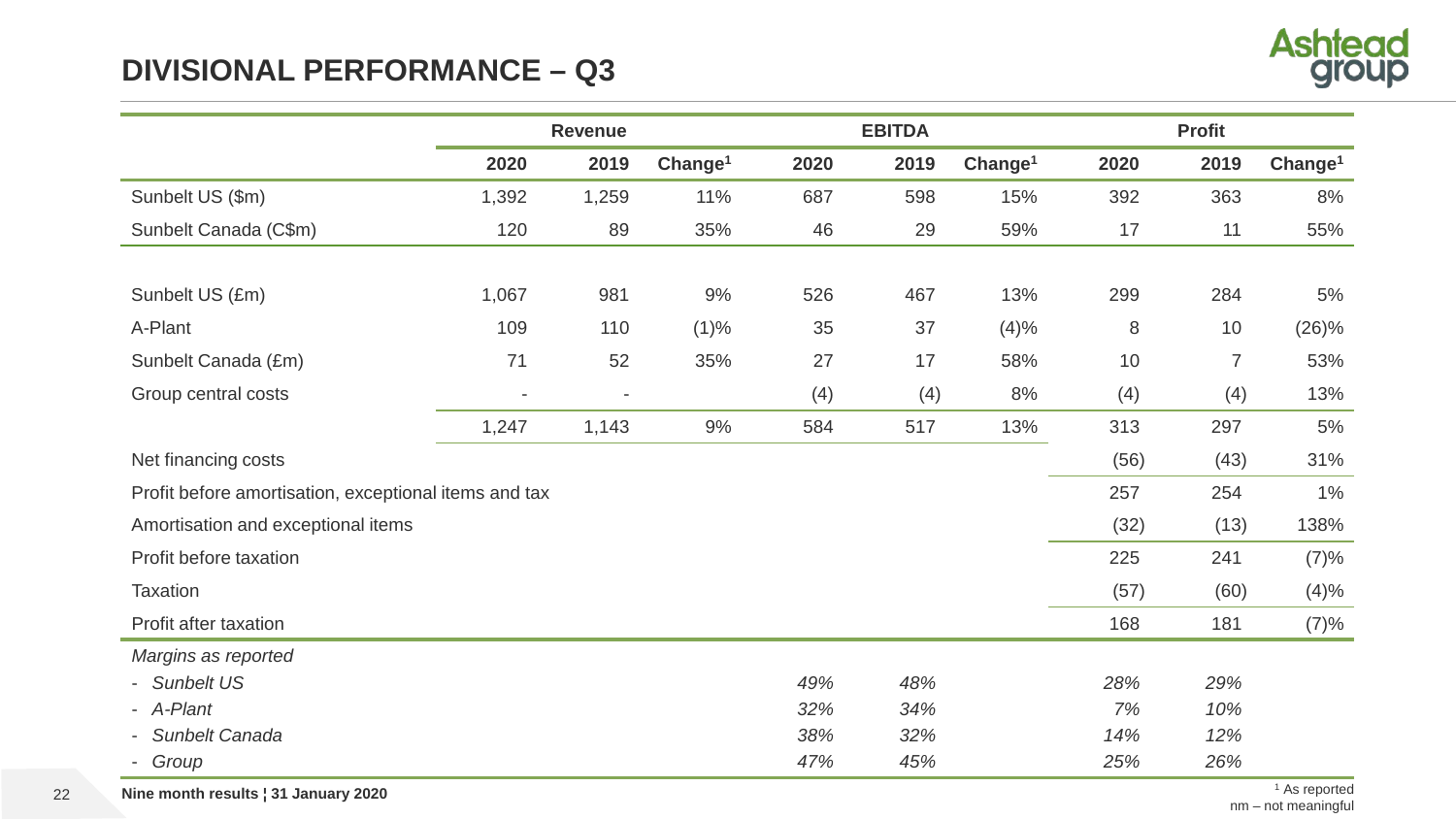### **DIVISIONAL PERFORMANCE – LTM**



|                                                       | <b>EBITDA</b><br><b>Profit</b><br><b>Revenue</b> |                          |                     |       |       |                     |       |       |                     |
|-------------------------------------------------------|--------------------------------------------------|--------------------------|---------------------|-------|-------|---------------------|-------|-------|---------------------|
|                                                       | 2020                                             | 2019                     | Change <sup>1</sup> | 2020  | 2019  | Change <sup>1</sup> | 2020  | 2019  | Change <sup>1</sup> |
| Sunbelt US (\$m)                                      | 5,510                                            | 4,793                    | 15%                 | 2,766 | 2,371 | 17%                 | 1,674 | 1,502 | 11%                 |
| Sunbelt Canada (C\$m)                                 | 408                                              | 319                      | 28%                 | 160   | 104   | 53%                 | 65    | 43    | 53%                 |
|                                                       |                                                  |                          |                     |       |       |                     |       |       |                     |
| Sunbelt US (£m)                                       | 4,313                                            | 3,622                    | 19%                 | 2,166 | 1,792 | 21%                 | 1,311 | 1,135 | 15%                 |
| A-Plant                                               | 480                                              | 478                      | nil%                | 158   | 171   | (8)%                | 45    | 68    | (33)%               |
| Sunbelt Canada (£m)                                   | 241                                              | 185                      | 30%                 | 94    | 60    | 57%                 | 39    | 25    | 57%                 |
| Group central costs                                   |                                                  | $\overline{\phantom{a}}$ |                     | (16)  | (16)  | 5%                  | (17)  | (16)  | 8%                  |
|                                                       | 5,034                                            | 4,285                    | 17%                 | 2,402 | 2,007 | 20%                 | 1,378 | 1,212 | 14%                 |
| Net financing costs                                   |                                                  |                          |                     |       |       |                     | (209) | (139) | 50%                 |
| Profit before amortisation, exceptional items and tax |                                                  |                          |                     |       |       |                     | 1,169 | 1,073 | 9%                  |
| Amortisation and exceptional items                    |                                                  |                          |                     |       |       |                     | (75)  | (47)  | 59%                 |
| Profit before taxation                                |                                                  |                          |                     |       |       |                     | 1,094 | 1,026 | 7%                  |
| Taxation                                              |                                                  |                          |                     |       |       |                     | (278) | (283) | (2)%                |
| Profit after taxation                                 |                                                  |                          |                     |       |       |                     | 816   | 743   | 10%                 |
| Margins as reported                                   |                                                  |                          |                     |       |       |                     |       |       |                     |
| - Sunbelt US                                          |                                                  |                          |                     | 50%   | 49%   |                     | 30%   | 31%   |                     |
| - A-Plant                                             |                                                  |                          |                     | 33%   | 36%   |                     | 9%    | 14%   |                     |
| Sunbelt Canada                                        |                                                  |                          |                     | 39%   | 33%   |                     | 16%   | 13%   |                     |
| Group                                                 |                                                  |                          |                     | 48%   | 47%   |                     | 27%   | 28%   |                     |

23 **Nine month results | 31 January 2020**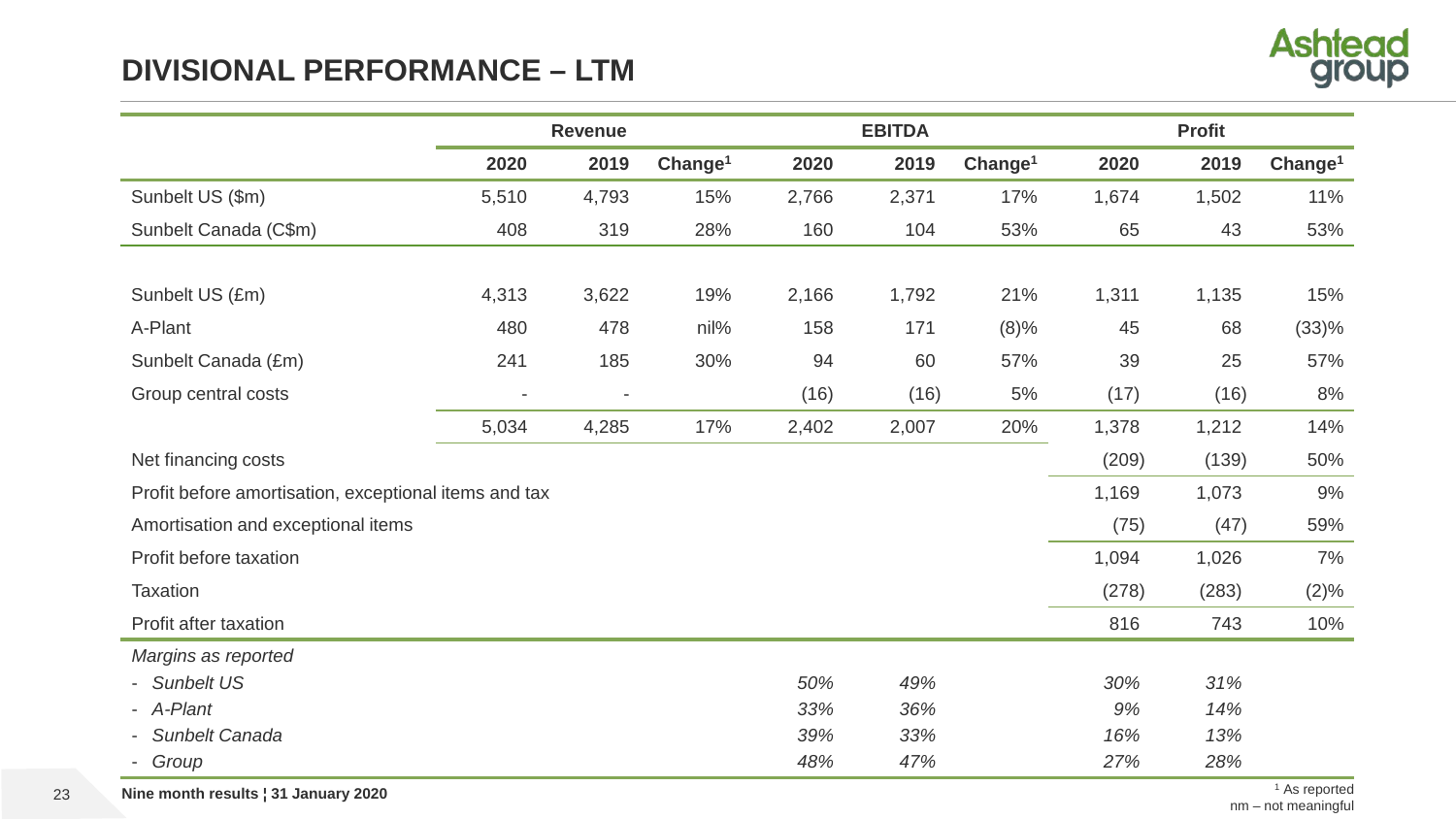



- **Facilities committed for average of 6 years at a weighted** average cost of 4%
- Fixed / floating external borrowings ratio: 51% / 49%
- No financial monitoring covenants whilst availability exceeds \$410m (January 2020: \$1,446m) and no amortisation
- **Investment grade credit ratings**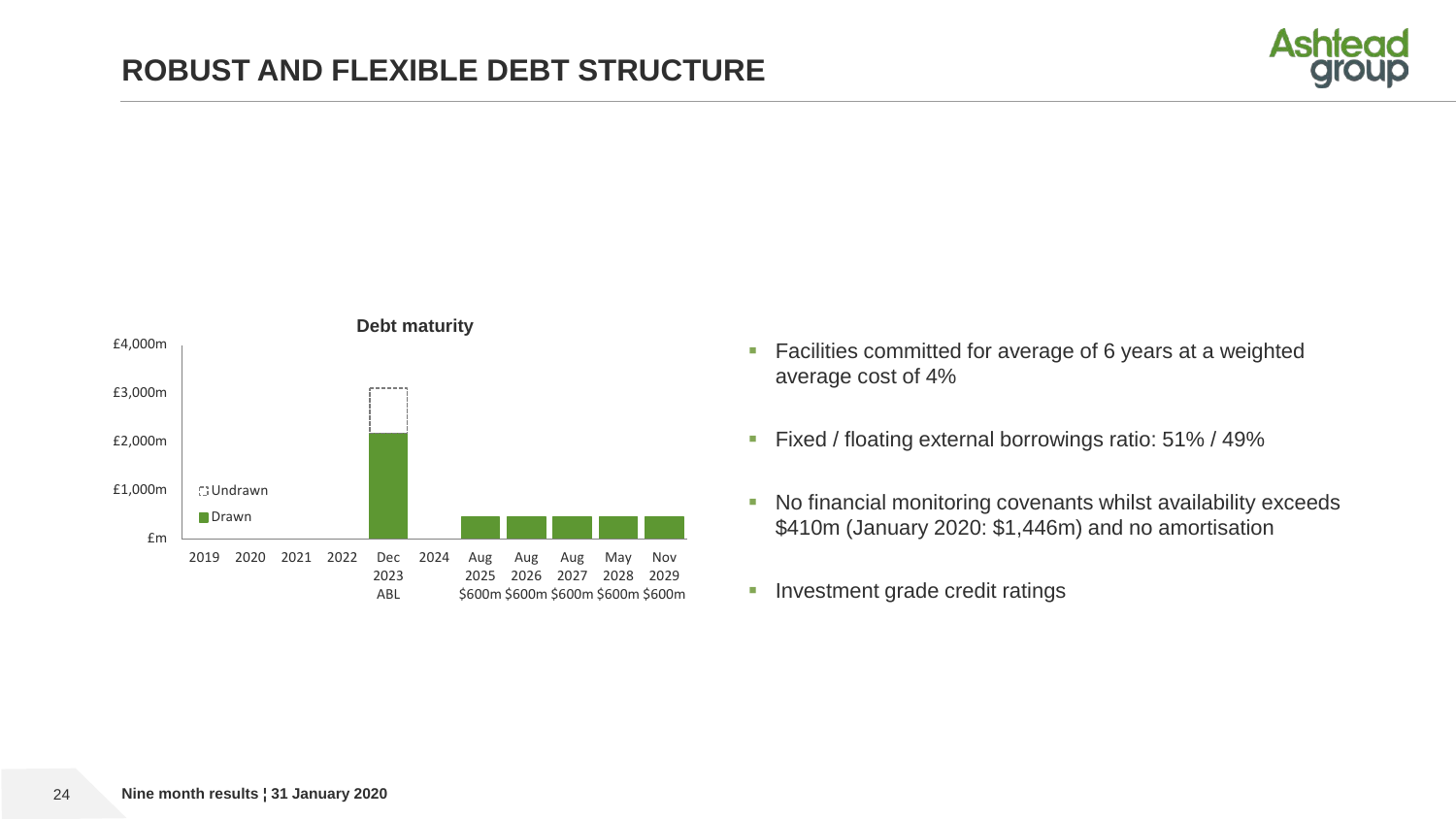

| $(\text{Em})$                                                                  | <b>LTM</b><br><b>Jan-20</b> | 2019                     | 2018  | 2017  | 2016  | 2015  | 2014  | 2013  | 2012  | 2011  | 2010                     | 2009  | 2008  | 2007  | 2006  | 2005  |
|--------------------------------------------------------------------------------|-----------------------------|--------------------------|-------|-------|-------|-------|-------|-------|-------|-------|--------------------------|-------|-------|-------|-------|-------|
| <b>EBITDA before exceptional items</b>                                         | 2,402                       | 2,107                    | 1,733 | 1,504 | 1,178 | 908   | 685   | 519   | 381   | 284   | 255                      | 356   | 364   | 310   | 225   | 170   |
| <b>EBITDA</b> margin                                                           | 48%                         | 47%                      | 47%   | 47%   | 46%   | 45%   | 42%   | 38%   | 34%   | 30%   | 30%                      | 30%   | 33%   | 35%   | 35%   | 32%   |
| <b>Cash inflow from operations</b><br>before fleet changes and<br>exceptionals | 2,371                       | 2,043                    | 1,681 | 1,444 | 1,071 | 841   | 646   | 501   | 365   | 280   | 266                      | 374   | 356   | 319   | 215   | 165   |
| Cash conversion ratio                                                          | 99%                         | 97%                      | 97%   | 96%   | 91%   | 93%   | 94%   | 97%   | 96%   | 99%   | 104%                     | 104%  | 94%   | 97%   | 96%   | 97%   |
| Replacement capital expenditure                                                | (804)                       | (642)                    | (517) | (527) | (562) | (349) | (335) | (329) | (272) | (203) | (43)                     | (236) | (231) | (245) | (167) | (101) |
| Disposal proceeds                                                              | 229                         | 192                      | 161   | 161   | 180   | 103   | 102   | 96    | 90    | 60    | 31                       | 92    | 93    | 78    | 50    | 36    |
| Interest and tax                                                               | (318)                       | (194)                    | (208) | (151) | (85)  | (95)  | (56)  | (48)  | (57)  | (71)  | (54)                     | (64)  | (83)  | (69)  | (41)  | (31)  |
| <b>Cash flow before discretionary</b><br>items                                 | 1,478                       | 1,399                    | 1,117 | 927   | 604   | 500   | 357   | 220   | 126   | 66    | 200                      | 166   | 135   | 83    | 57    | 69    |
| Growth capital expenditure                                                     | (807)                       | (1,031)                  | (706) | (608) | (672) | (588) | (406) | (254) | (135) |       |                          |       | (120) | (63)  | (63)  | (10)  |
| <b>Exceptional costs</b>                                                       | (12)                        | $\overline{\phantom{a}}$ | (25)  |       |       |       | (2)   | (16)  | (3)   | (12)  | (8)                      | (9)   | (10)  | (69)  | (20)  | (6)   |
| <b>Free cash flow</b>                                                          | 659                         | 368                      | 386   | 319   | (68)  | (88)  | (51)  | (50)  | (12)  | 54    | 192                      | 157   | 5     | (49)  | (26)  | 53    |
| <b>Business acquisitions</b>                                                   | (537)                       | (591)                    | (359) | (421) | (68)  | (242) | (103) | (34)  | (22)  | (35)  | (1)                      | 89    | (6)   | (327) | (44)  | 1     |
| Cash flow available to equity<br>holders                                       | 122                         | (223)                    | 27    | (102) | (136) | (330) | (154) | (84)  | (34)  | 19    | 191                      | 246   | (1)   | (376) | (70)  | 54    |
| Dividends paid                                                                 | (185)                       | (164)                    | (141) | (116) | (82)  | (61)  | (41)  | (20)  | (15)  | (15)  | (13)                     | (13)  | (10)  | (7)   | (2)   |       |
| Share issues/returns                                                           | (527)                       | (475)                    | (168) | (55)  | (12)  | (21)  | (23)  | (10)  | (4)   |       | $\overline{\phantom{a}}$ | (16)  | (24)  | 144   | 69    |       |
|                                                                                | (590)                       | (862)                    | (282) | (273) | (230) | (412) | (218) | (114) | (53)  | 4     | 178                      | 217   | (35)  | (239) | (3)   | 54    |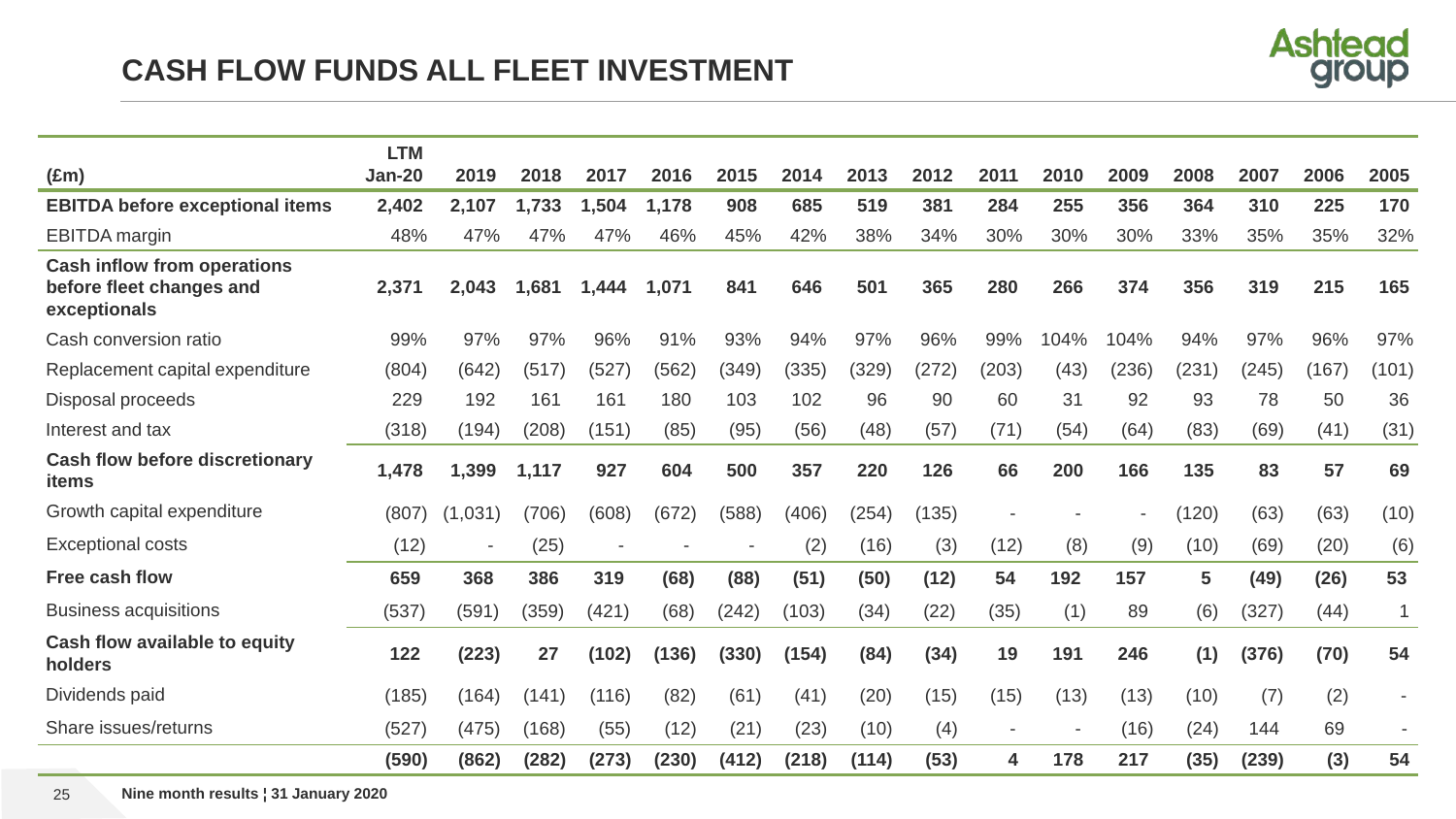### **\$1,446M OF AVAILABILITY AT 31 JANUARY 2020**





- **Borrowing base reflects July 2019 asset values**
- **Nine month results ¦ 31 January 2020**